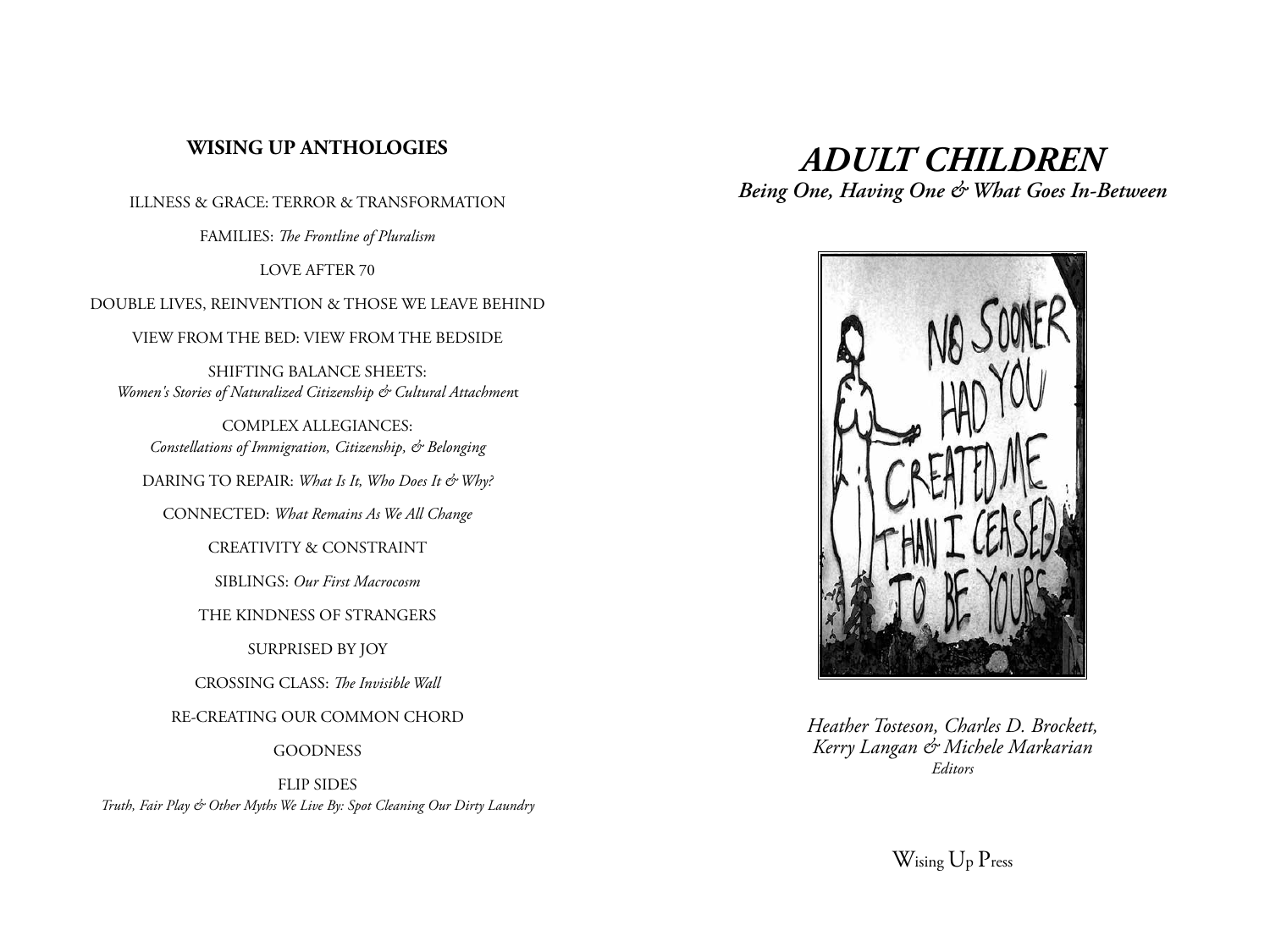Wising Up Press P.O. Box 2122 Decatur, GA 30031-2122 www.universaltable.org

Copyright © 2021 by Wising Up Press

*All rights reserved. No part of this book may be used or reproduced in any manner whatsoever without written permission, except in the case of brief quotations embodied in critical articles or reviews.*

Catalogue-in-Publication data is on file with the Library of Congress. LCCN: 2021949705

Wising Up ISBN: 978-1-7376940-0-7

To Those Who Raised Us— And Those We Raised— And All The Growth Involved For All, For All . . .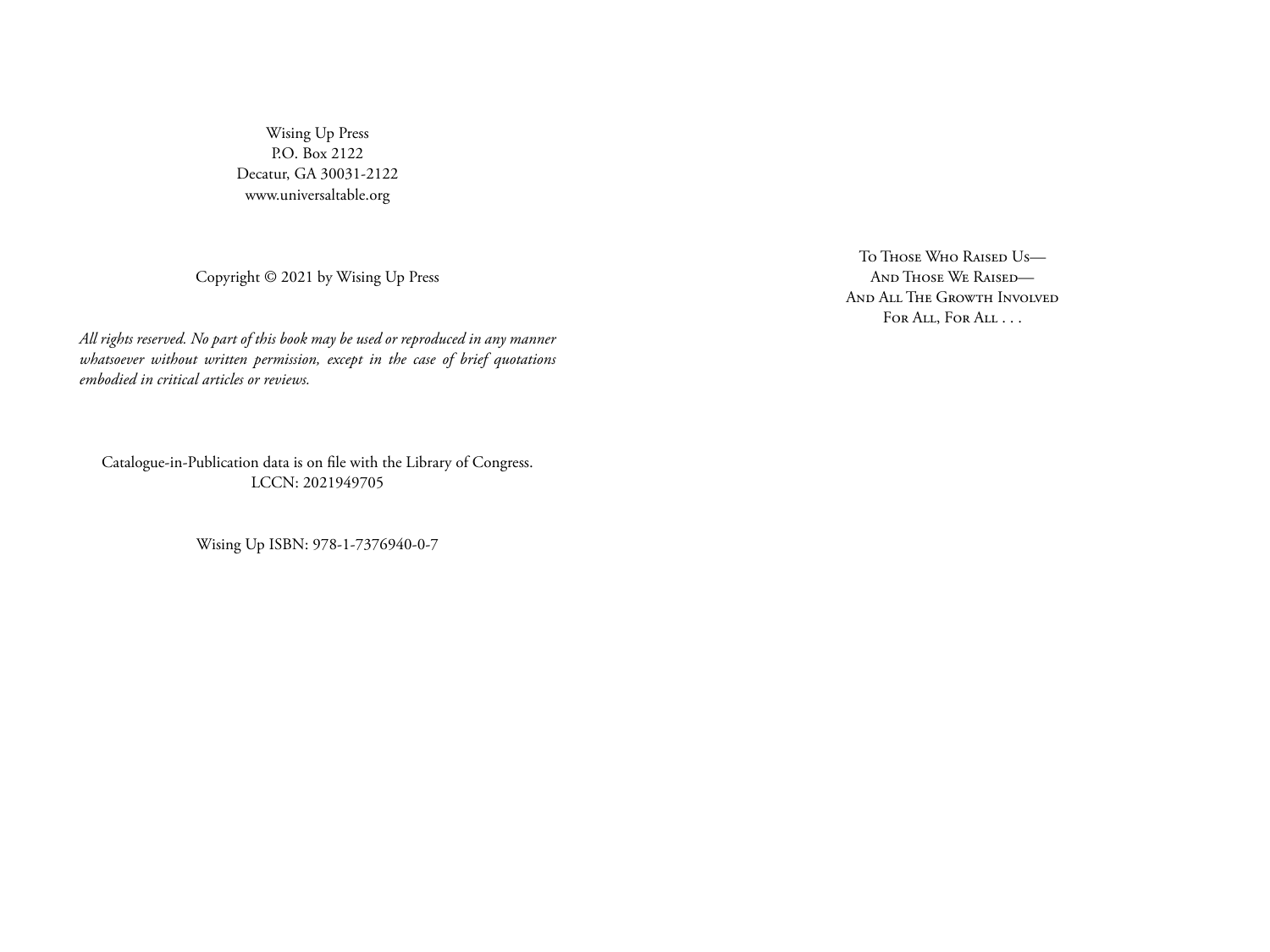

# *CONTENTS*

| <b>HEATHER TOSTESON</b>                                                   |               |
|---------------------------------------------------------------------------|---------------|
| ADULT CHILDREN                                                            | $\mathcal{I}$ |
| <b>I. ROLE REVERSAL</b>                                                   |               |
| <b>JUDITH SANDERS</b>                                                     |               |
| <b>HELPING MOM DOWNSIZE</b>                                               | 12            |
| <b>CAROL BARRETT</b>                                                      |               |
| PORTRAIT                                                                  | 15            |
| PAMELA HARTMANN                                                           |               |
| DON'T REMEMBER THIS                                                       | 16            |
| <b>ALISA CHILDRESS</b>                                                    |               |
| PLEADING FOR ANSWERS                                                      | 24            |
| <b>ALEXIS DAVID</b>                                                       |               |
| PICKING UP MY DAD FROM THE HOSPITAL                                       | 29            |
| <b>MOURNING DOVES</b>                                                     | 30            |
| <b>JOAN DOBBIE</b>                                                        |               |
| <b>CONVERSATION BEFORE SLEEP</b>                                          | 32            |
| MICHELE MARKARIAN                                                         |               |
| MY MOTHER'S MOTHER                                                        | 35            |
| <b>JANET LUNDER HANAFIN</b>                                               |               |
| 'ROUND THE BEND                                                           | 37            |
| <b>SHARON LASK MUNSON</b><br>IF BY CHANCE THERE IS MEMORY IN YOUR SLUMBER | 42            |
| Он, Мом                                                                   | 44            |
| <b>LAURA GLAVES</b>                                                       |               |
| IN THE SILENCE                                                            | 46            |
|                                                                           |               |
| <b>II. ASSUMING ADULTHOOD</b>                                             |               |
| <b>CHRIS WOOD</b>                                                         |               |
| <b>HER FIRST</b>                                                          | 50            |
| <b>JOANELL SERRA</b>                                                      |               |
| THIS SKIN NO ONE CAN CLAIM                                                | 51            |
| PANDEMIC, POOLSIDE                                                        | 53            |
| <b>STEPHANIE HART</b>                                                     |               |
| <b>BIRTHDAY CAKE DRESS</b>                                                | 56            |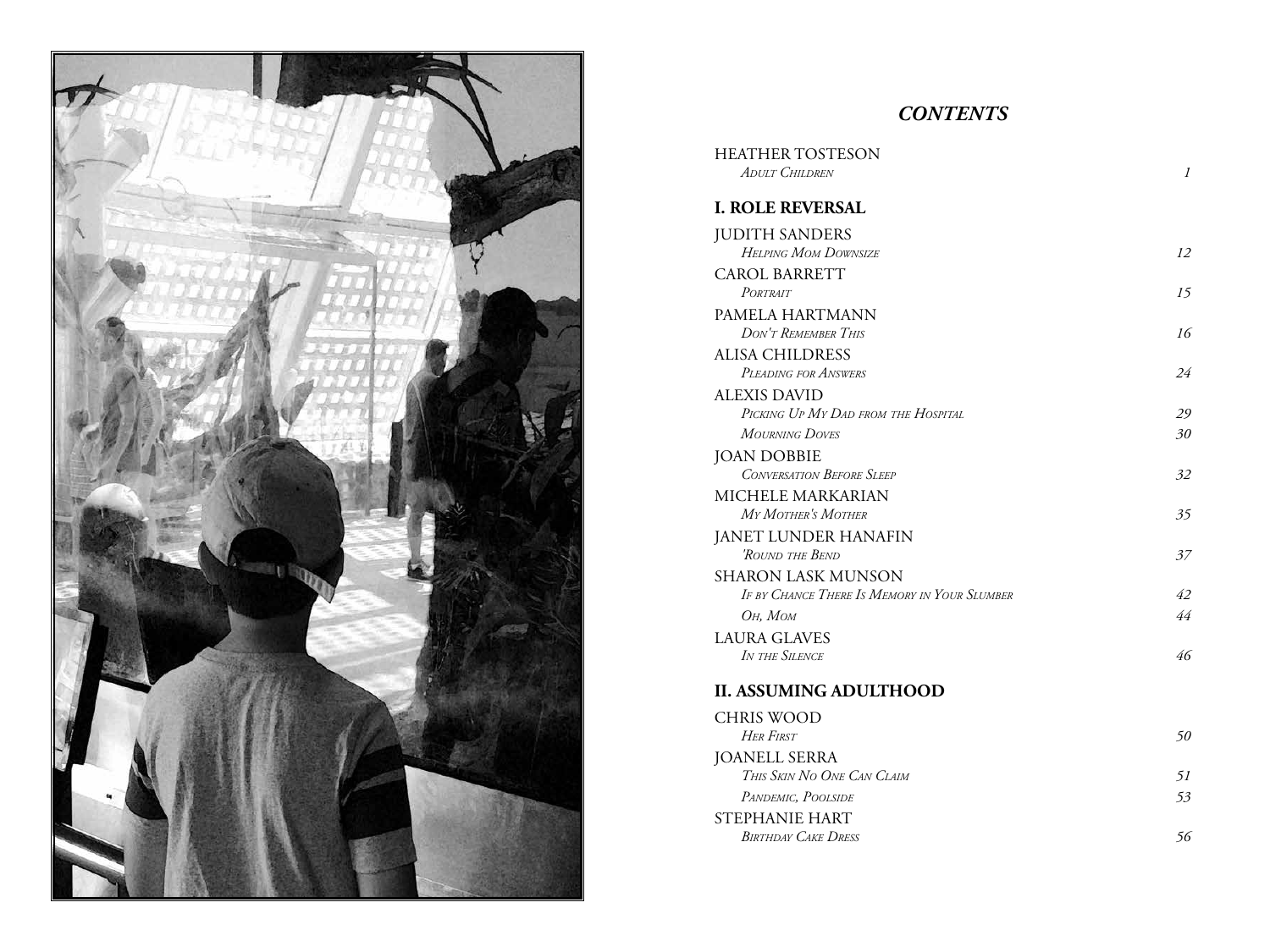| <b>SERA DAVID</b>                        |                | PAULA BROWN                           |     |
|------------------------------------------|----------------|---------------------------------------|-----|
| UNDERCURRENT                             | 59             | <b>FINDING DAD</b>                    | 132 |
| <b>CATHERINE HAYES</b>                   |                | PAUL SOHAR                            |     |
| A FEAR OF MOTHERHOOD                     | 65             | MY CRUTCH                             | 136 |
| <b>JENNIFER PALMER</b>                   |                | THE REAPER                            | 138 |
| REFLECTIONS                              | 70             | THE CANDLE                            | 139 |
| <b>III. LETTING GO</b>                   |                | <b>IV. GENERATIONS</b>                |     |
| <b>MADLYNN HABER</b>                     |                | <b>GAYLE BELL</b>                     |     |
| <b>ONE PERFECT MOMENT</b>                | 86             | REFLECTIONS                           | 142 |
| LISA MOLINA                              |                | <b>DOWN HOME BLUES</b>                | 143 |
| WHEN WE HELD HANDS                       | $\mathcal{88}$ | <b>HOMEGOING</b>                      | 144 |
| <b>JUDITH SANDERS</b>                    |                | MELANIE REITZEL                       |     |
| <b>BUS RIDE THROUGH ROME</b>             | 91             | <b>BACK IN THE DAY</b>                | 146 |
| MY FRIENDS' CHILDREN                     | 92             | PATRICIA BARONE                       |     |
| <b>MK PUNKY</b>                          |                | THE FALL OF OUR ADOLESCENCE           | 155 |
| PRECIOUS BOY                             | 94             | <b>OLD CHILDREN</b>                   | 156 |
| <b>CAROL BARRETT</b>                     |                | TIME'S ARROW                          | 158 |
| <b>LOBSTER BISQUE</b>                    | 96             | <b>LORI CLOSTER</b>                   |     |
| TERRI WATROUS BERRY                      |                | <b>SURVIVING FAMILY</b>               | 159 |
| ON GUARD                                 | 98             | RICHARD LEIS                          |     |
| PURE CONDENSED OWL SHIT                  | 100            | PANGAEA PROXIMA                       | 172 |
| <b>MARK BLICKLEY</b>                     |                | PANTHALASSA                           | 174 |
| HAN'S SOLO                               | 102            | JUNIPER TREE, BOY AND BIRD            | 175 |
| <b>DEBBIE PETERS</b>                     |                | SHERRY SHAHAN                         |     |
| <b>DELINQUENT ACCOUNT</b>                | 106            | <b>LITTLE HOUSE IN THE REDWOODS</b>   | 178 |
| <b>THEA HEARD</b>                        |                | PAMELA BROTHERS DENYES                |     |
| TRANSGRESSIONS                           | 107            | YOU MAY NOT KNOW                      | 184 |
| J. WEST                                  |                | A.P. QUILT                            |     |
| INTERIORS: TABLE, AS IS WITH BLUE DOG    | 115            | <b>INSTRUCTIONS ON HOW TO SURVIVE</b> | 186 |
| <b>JOAN GERSTEIN</b>                     |                | KATE MEYER-CURREY                     |     |
| <b>DEAD WEIGHT</b>                       | 120            | MOTHER'S DAY CARD                     | 188 |
| <b>SOME DAYS I SCARCELY THINK OF YOU</b> | 121            | DEBORAH SCHMEDEMANN                   |     |
| <b>HEATHER TOSTESON</b>                  |                | <b>TITLE NINE DAUGHTER</b>            | 192 |
| CALL WAITING                             | 122            | <b>JOAN DOBBIE</b>                    |     |
| <b>NANCY WICK</b>                        |                | MY MOTHER IS ALIVE                    | 197 |
| HE DID IT HIS WAY                        | 125            | PENELOPE STARR                        |     |
|                                          |                | <b>TATTOO</b>                         | 204 |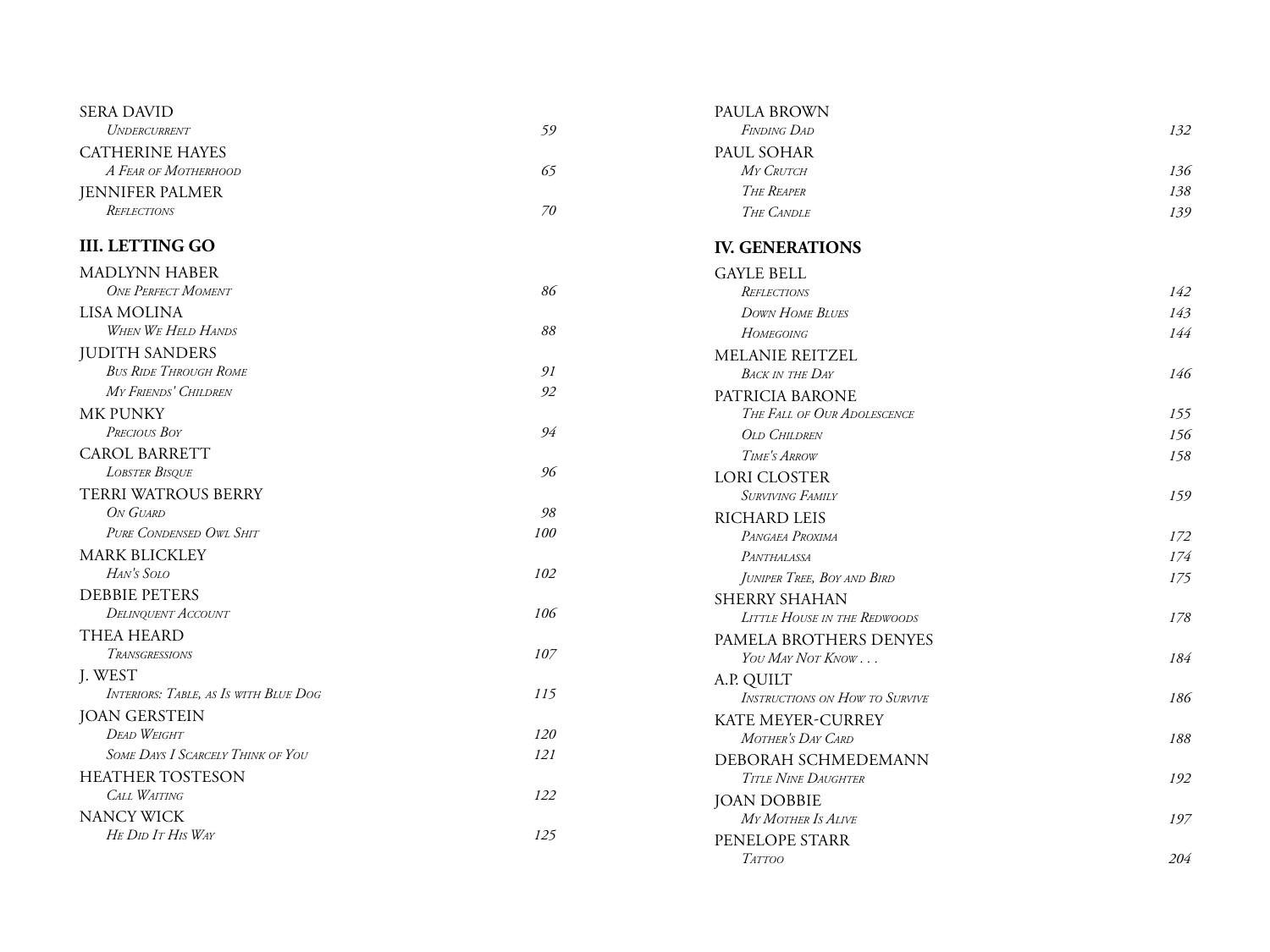# **V. REVISIONS**

| <b>GARY YOUNG</b>                              |            |
|------------------------------------------------|------------|
| "MY YOUNGEST SON CONSIDERS"                    | 214        |
| <b>BETH CHRISTENSEN</b>                        |            |
| <b>INSOMNIA</b>                                | 215        |
| <b>MK PUNKY</b>                                |            |
| <b>EGO DEATH</b>                               | 225        |
| PROUND MAMA                                    | 226        |
| <b>AROONEY</b>                                 |            |
| <b>ELEGY FOR DARLEEN</b>                       | 227        |
| MY FATHER TURNING                              | 230        |
| <b>LAMENT OF A LATED ORPHAN</b>                | 232        |
| ON SEEING MY MOTHER IN THE FRANKFURT AIRPORT   | 234        |
| <b>JAN CALLNER</b>                             |            |
| OKAY, GOD                                      | 237        |
| <b>LAURA GLAVES</b>                            |            |
| THE PRICE WAS TOO HIGH                         | 247        |
| <b>MELVIN STERNE</b>                           |            |
| THE REST OF THE STORY                          | 252        |
| <b>LAURENCE SNYDAL</b>                         |            |
| <b>DADDY</b>                                   | 263        |
| MY FATHER'S MANTEL CLOCK                       | 264        |
| <b>MARK TARALLO</b>                            |            |
| <b>FOUR FATHERS</b>                            | 266        |
| <b>LOWELL JAEGER</b>                           |            |
| <b>WE'D PLANNED</b>                            | 279        |
| <b>SOME THINGS PASS BY AND NEVER COME BACK</b> | <i>280</i> |
| W <sub>HO'S</sub> T <sub>HAT?</sub>            | 281        |
| <b>MARY KAY RUMMEL</b>                         |            |
| <b>SON ET LUMIÉRE: CHARTRE</b>                 | 282        |
| Returning                                      | 284        |
| MELODIE CORRIGALL                              |            |
| <b>WINTER BIRDS</b>                            | 286        |
| <b>ACKNOWLEDGMENTS</b>                         | 291        |
| <b>CONTRIBUTORS</b>                            | 294        |
| <b>EDITORS</b>                                 | 302        |
|                                                |            |

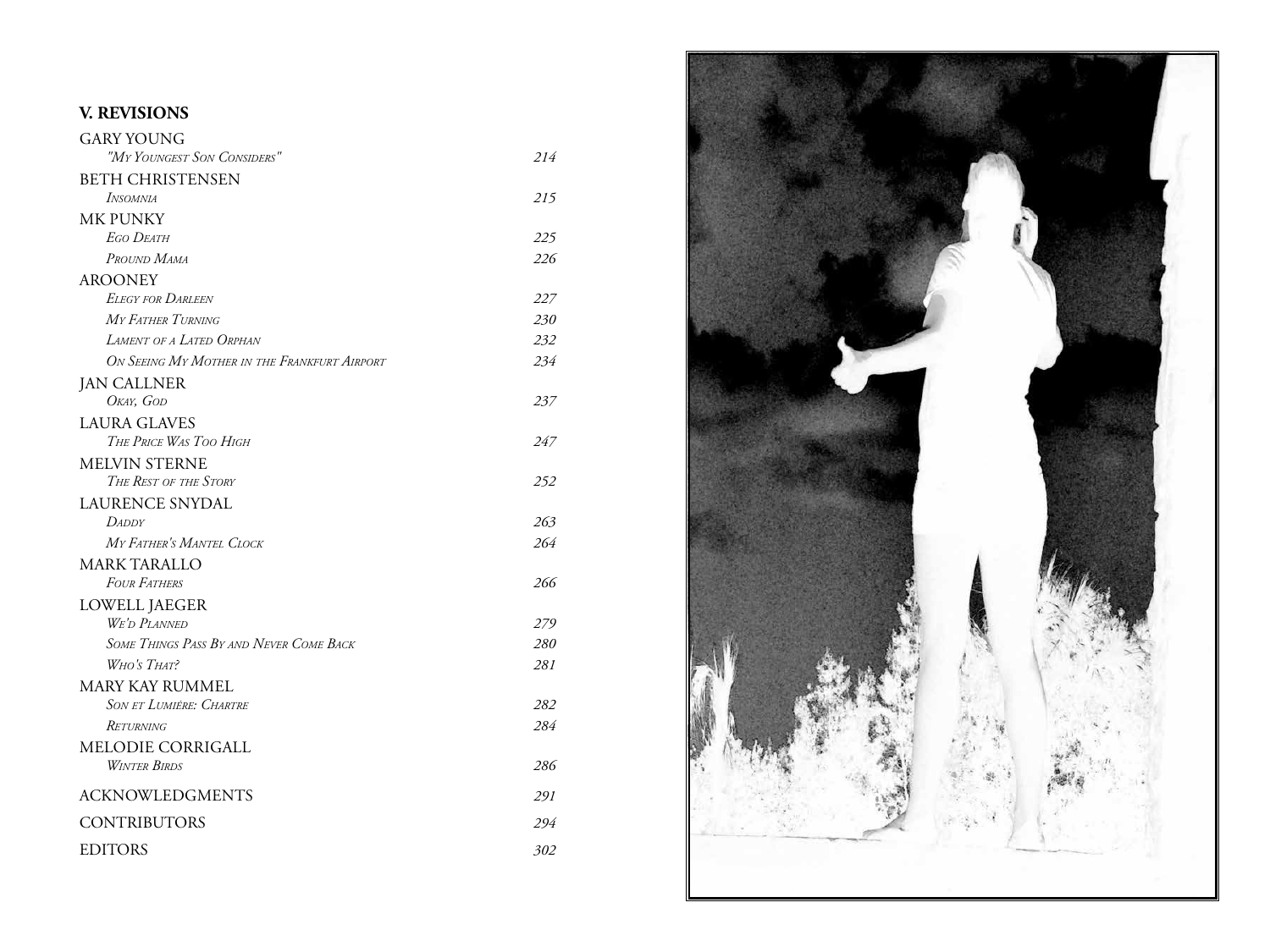

#### **HEATHER TOSTESON**

#### *ADULT CHILDREN:*

*Being One, Having One & What Goes In-Between*

#### *Where It All Began*

Often the ideas for our anthologies take years to gestate, either because we're not ready to share them or others aren't as interested as we in exploring the topic. If I look through my files, I realize that this anthology has been turning around in my head—and life—for a very long time. In the fall of 2013 I wrote a possible anthology call that began: "Adult To Adult: *Is it possible with those we raised or those who raised us? . . .* When asked, most parents will say their most important task is nurturing their children to adulthood. But when both are adult, is the relationship between them ever adult to adult?"

I wrote that call at a point in my life when my son was going through a difficult separation from his wife. My husband and I were in Mexico at the time, busily editing the anthology *Connected: What Remains as We All Change*. My son was in New York and not answering calls. My anxiety was acute—and had no realistic place to go. What could I, at sixty-two, really do to ease the challenges he faced at forty? I was living again, however briefly, in Mexico, the country where my own choices had posed challenges for him, in his adolescence, that he had experienced as unbearable—creating a lasting rage at me which he also sometimes found unbearable. He told me this in his own early thirties as we sat in a delicatessen in Boston, gathering there for my father's 80<sup>th</sup> birthday. I took it both as a gesture of confidence—he was speaking his truth—and also a source of anguish, since we can't rewrite the past, only refuse to repeat it.

However, in Mexico, those many years later, at very different stages in both our lives, my son now several years older than I had been when I brought him there, I was assailed with memories of his early childhood, of the fierce protectiveness I felt for him as a young single mother—and with something more solid than guilt for the formidable challenges he had faced in his early teens when I uprooted both of us for "pinche, putamadre love"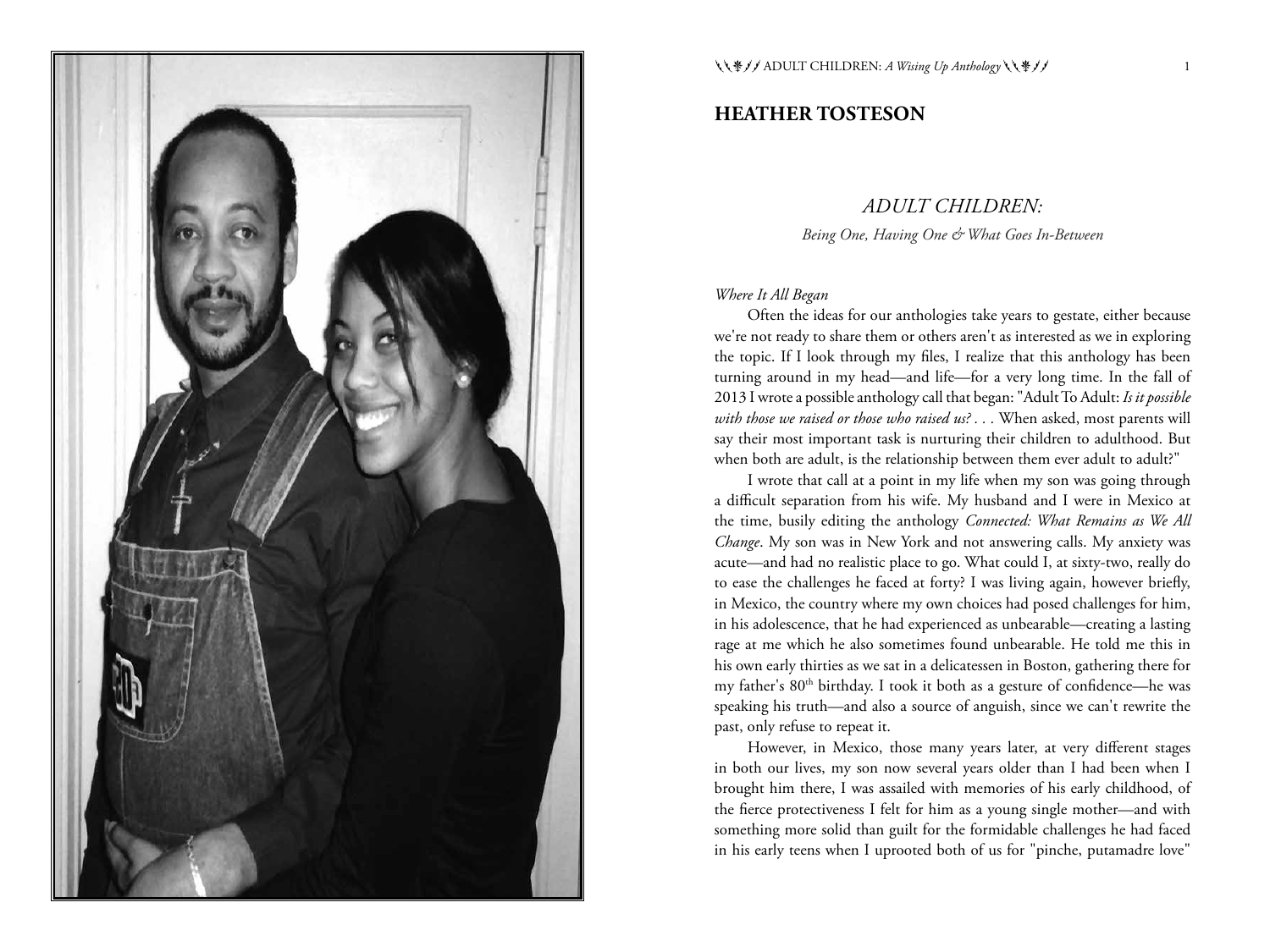as I wrote in a poem. I could, at last, bear to *feel* what that experience might have been like for him. But it had taken me a good eight years and a return to those locations, although in very different—and better—circumstances, to be able to bear that knowledge and that guilt.

I also understood that my current angst was stripping my son of all the years of his own intentional maturation, all the many many adult choices he had made that had nothing to do with me or those choices I made in his adolescence. I titled that series of poems, "Letters to my Son, Twenty Years a Man." I've never shared them with him, nor do I think he would have any interest in reading them. He has his story and I have mine. I'm sure you would hear powerful, abiding affection in each of our stories, but the stories don't neatly mesh. Nor should they.

He made this clear to me by his resolute silence when, recently, in celebration of his forty-ninth birthday we were walking a South Carolina beach and I was sharing with him some of the stories included in this anthology—and the questions and insights that were arising from reading them. *Whatever.* He turned the conversation to issues of his own concern: challenges and intrigues at his workplace, savings accounts, housing markets.

I gazed out at the ocean, a little miffed. Couldn't he see he might be one of the underlying inspirations for the all this? ("Far too clearly," my husband would say later with a hearty laugh, "and he's wisely not taking the bait.") As we walked on, I saw a wonderful set of triplets, fair-haired boys of about four, gathering at the water's edge—their young parents and a little two-year-old sister gamely tagging behind. I imagined what those boys would remember of their childhood, what kind of mind meld they might develop as an identical trio. How their little sister would position herself over the years.

Over the next two days, we would pass that young family several times as we rode our bicycles along the sand. Each time the boys spoke to my imagination—as did their father, gently cajoling and firmly corralling them. Finally, just before we left, impulsively I stopped and asked if I could take a photo of them. I probably was thinking of just photographing the triplets, but the parents understood it as a group portrait and eagerly agreed. The mother, a beautiful, sylph-thin redhead in a bikini, joined us, pulling in the most recalcitrant of the boys. I told the parents how impressed I was each time I passed at what a wonderful job they were doing at what could only be a challenging task. Both parents beamed. "Thank you so much. We know it will get easier in the future," the mother said, reaching out to catch her daughter's hand as the father hurried off toward the water in pursuit of the boys.

I looked at her beautiful smile and her flat, tanned belly and I wondered, as I'm sure she often did, *How did all this amazing life come out of one small being?*

しくきノノ

Revisiting this topic of adult children in our current anthology call, my questions are obviously much what they were before*. Can* we ever be in a fully adult relationship with those who raised us, or they with us? What does that adult-adult relationship look like? These questions are especially salient now that our life spans are increasing and we spend decades longer together as adults. Many of the markers of adulthood—child-bearing age and economic self-sufficiency are also being extended, so the natural equalizers and transitions between generations are not coming into play as early or as clearly. We also often live at a distance from our families of origin, so our interactions are fewer and more symbolically charged.

All adults are, by definition, adult children. But adult child is a squinting construction, the emphasis often shifting in ways that reflect the tension in the condition, an ambiguity reflected in some of the dominant stories we tell about familial relations. On that same beach trip, I observed to my son that he, as have all our children, had lived a number of years longer as an independent adult than he had lived with me. He in turn observed with a smile that I had now lived with my husband longer than I had with him. Unspoken was the question of whether this reality had made it into our inner narrative—or shared—narratives.

#### ししきノノ

#### *Grievance Stories*

Several narratives are dominant if you scan the books that come up under the search term "adult children". The first is "adult children of—" stories, which focus on parental inadequacies and our vulnerability to them. We all have them of course, but this type of story/grouping holds out a suggestion that we all have a "right" to an untroubled childhood with adequate parents. Another theme is estrangement—parents who feel rejected by their adult children. A third is the sandwiched adult—usually female responsible for caring for both aging parents and children who are "emerging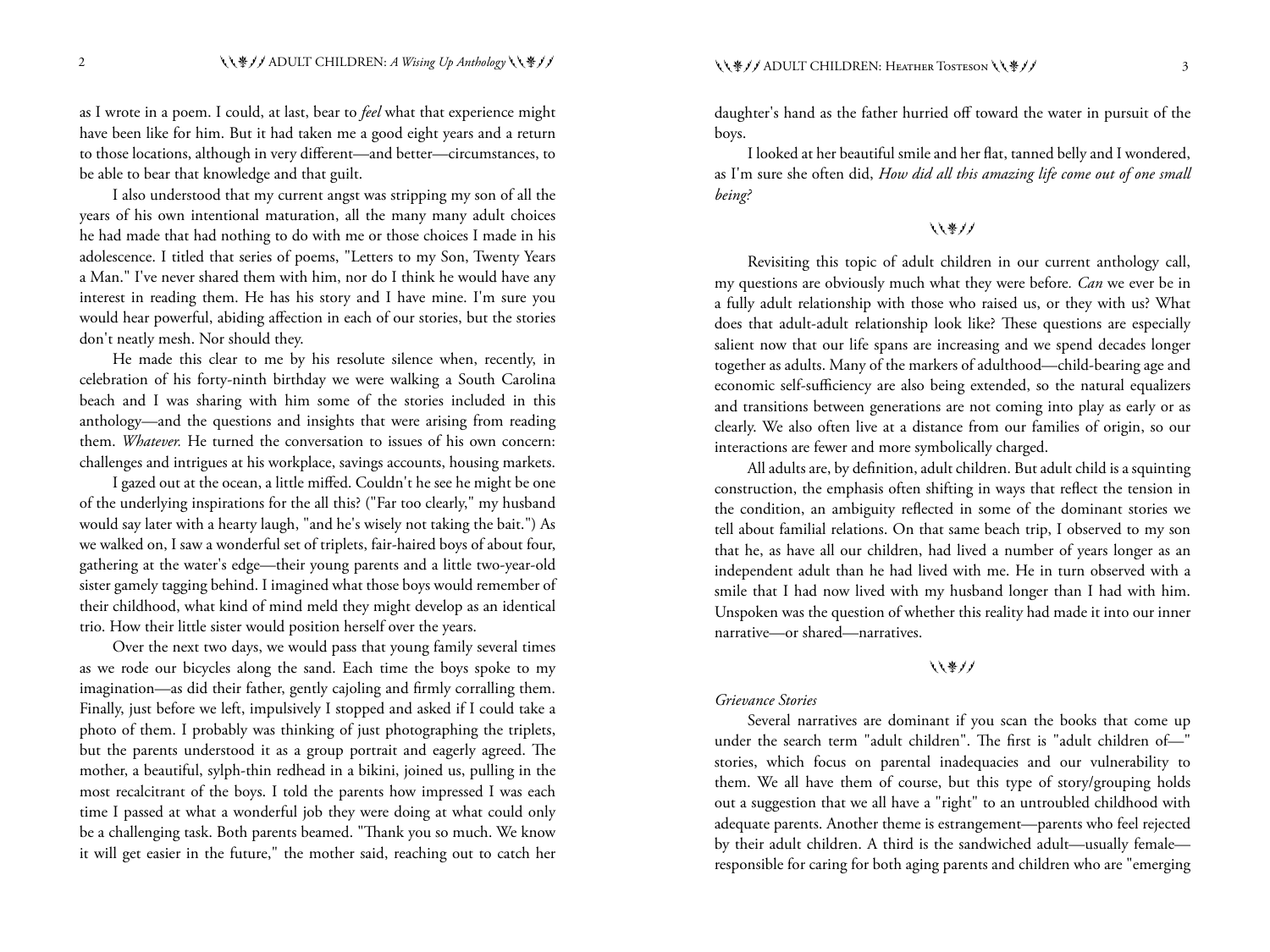# **PAMELA HARTMANN**

#### *DON'T REMEMBER THIS*

Caroline flung herself into active waiting mode. After twenty-five years of writing textbooks in English as a Foreign Language, she had received notice that the only publishing house for which she had ever worked was closing its EFL Department and expanding STEM. She didn't know anything about STEM. Stunned, she did nothing for days before summoning the energy to send out updated resumes.

Six months later, still jobless, her daily routine had morphed into ritual. She got up at 7:00 and assembled breakfast: coffee and two eggs, boiled, not fried, and a bowl of blueberries—for memory, they said. It was imperative not to check texts or email until 9:00, not to check the mailbox until 1:00. When the phone rang, she had to let it ring three times for fear of appearing too eager.

She had spent these months cleaning out closets, washing windows, catching up on email, working in the garden, going to the gym, taking classes. And she waited, uneasy with her suspicion that ritual was the refuge of the desperate.

Afternoon. Late summer. As she did every day, she called her mother.

"How are you, Mom?"

"Same old, same old."

"Are they treating you well? You're feeling okay?"

"Oh, ready to run a race."

"Yeah. I know."

"So are you enjoying your vacation?" her mother asked every afternoon. "It's not a vacation."

"I know that. So what are you doing these days?"

"Well, I had my Modern Greek class last night, you know."

"You did? You didn't tell me about that. Why are you doing that?" Caroline sighed. "I lived there one year, remember? In Greece?"

"You did?"

It was a long time ago—almost thirty years now. Her father had grumbled about how impractical it was, to be majoring in Classics.

"Oh? But why do you want to learn—what's that language again?" her mother said.

"Greek." Caroline thought a moment. The truth behind her impulse to sign up for the class was hard to articulate. She settled for a lesser truth. "I guess because it feels like progress to be learning something."

"Are you happy?" her mother asked, as she did each day.

"I'm fine."

"But are you happy?"

"I can't say *happy*. That's putting it too strongly, but I'm doing fine. I'm trying to take advantage of this time."

"Wouldn't you be happier if you were busy?"

"I'm keeping busy."

"Oh, Honey, I'm so sorry you're not happy."

"I'm doing okay. Are *you* okay?"

"Ready to run a race."

#### ししきノノ

For a short time during Caroline's childhood, her parents were swept up in the wave of enthusiasm for *The Power of Positive Thinking*. A collection of self-affirming slogans was taped to the refrigerator, each copied in her mother's meticulous hand. Now, decades later, one of these slogans would invade her thoughts at odd moments—a chirpy, unwelcome mantra. *Every day in every way I am getting better and better!* It stuck in her mind like a burr.

#### ししきノノ

In the morning, Caroline turned her attention to the garden, as she did every morning. Her plan six months earlier, in spring, had been to plant a Mediterranean herb garden, terraced on the hillside. She thought of it as a Greco-Roman hanging garden of Babylon. But first she had to prepare the space. The yard was huge, an overgrown tangle neglected in recent years when work had consumed her time. Now she had nothing but time. She pruned Coastal Oak and Monterey Pine, thinned California Lilac, tore out coyote bush, and endlessly weeded. In spring, the ground had been soft from the winter rains, the weeds easy to pull. The repetition of motions was restful,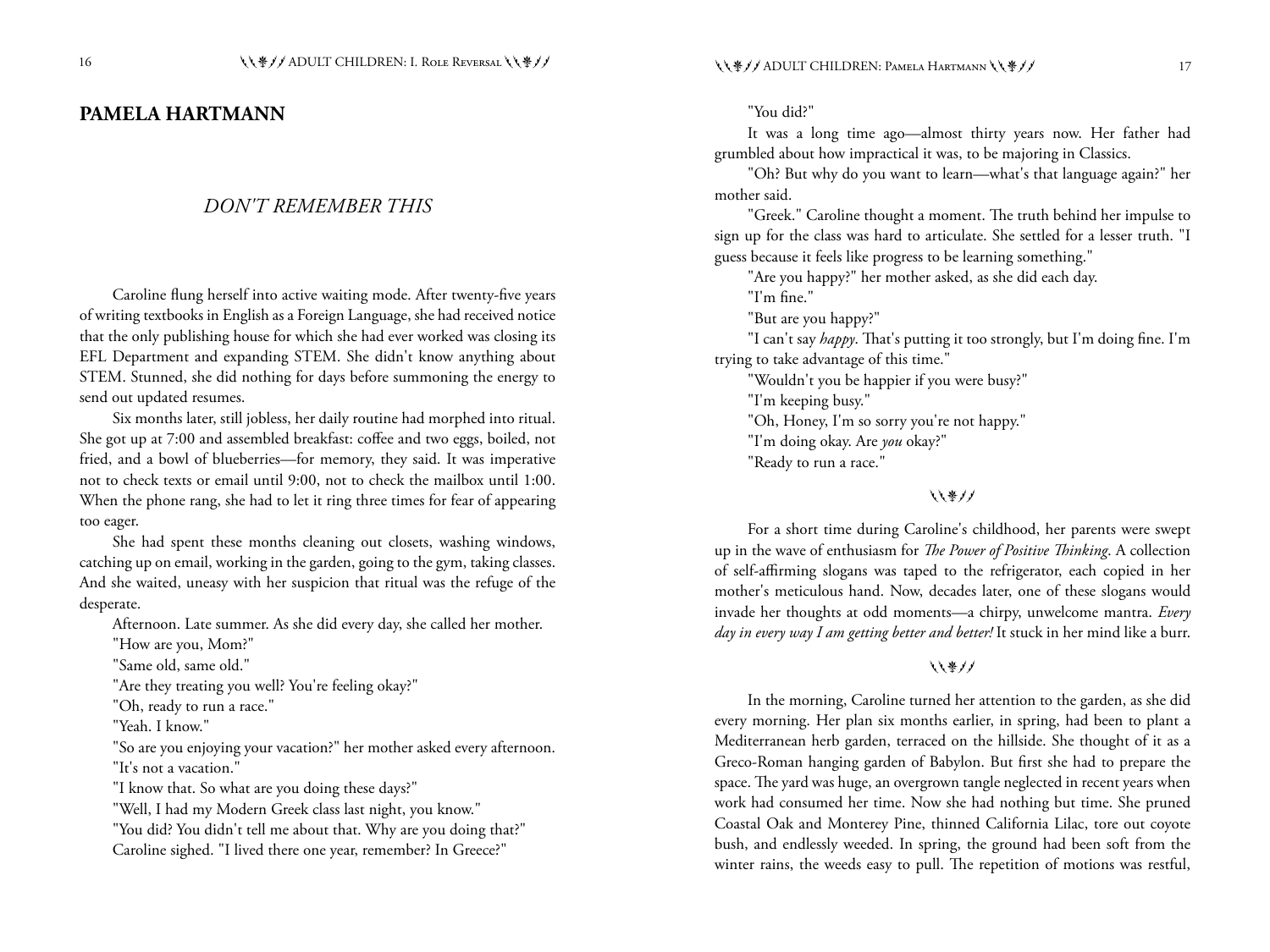#### **ALISA CHILDRESS**

#### *PLEADING FOR ANSWERS*

The room had unbelievably shiny floors. Almost reflective. My mom sat next to me. This woman, who was once taxed with raising me, with my health and safety. She took me to doctor appointments, to the dentist, to church. She looked after my physical and spiritual well-being. Today, we were sitting together in this room, waiting for a doctor. She was waiting for her doctor, Dr. A.

Despite driving for thirty minutes and getting on multiple expressways, she had not realized that we were not at her doctor's office, which is only blocks from her home. And in a much different and much older building, one without the impossibly shiny floors. We were in the cancer unit, which on Thursdays is on loan to the memory care team. As I sat, I wondered if I was sitting in the same room my dad was in when he first received his terminal diagnosis.

 While she was waiting for her primary care doctor, I was waiting for a neuropsychologist. For someone who could give me answers as to why my mother did not seem to realize why she was not in her usual doctor's office. Why she did not know who I was at times, or her husband, or her best friend of over fifty years. Or her grandchildren, including my mostly grown son.

Now, I am tasked with taking her to the doctor and seeing to her mental and physical well-being. We waited for several minutes until a lovely, young nurse entered. During this short wait, my mother commented on the floors dozens of times. She told me several times that she liked them. Each time it was as though it was her first time seeing them, and she had not commented on them less than a minute before.

"Look at these floors."

"Yeah. The floors are super shiny. Think someone waxed them last night?"

"Why are we here. Are you sick?"

"No. You are at the doctor's."

"Oh. Where is Dr. A? Why is it taking so long? Should we leave? Did you see these floors?!"

"I know. They are shiny. Would you like a magazine?" I pull out the *Better Homes and Gardens* from the basket by my chair. She has always liked the pictures. She was always interested in home decorating and kept a beautiful house. At least, in the before times.

"No. Thanks. Why are we here? Are you sick?"

"No. We are at your doctor."

"I feel fine. Wow. Look at these floors."

She is beyond the point of being able to tell me what she likes about these floors. Whether it is the brown color, the fake streak of marble, or the shininess that makes it difficult to notice the color or see the fake marble streak. I assume that it is the shininess and say that I imagine that someone just recently polished them. I mention the doors, which are primarily tempered glass set into a distressed wooden frame. I like the doors. I hope this will take the conversation away from the floor as I do not think I can bear to hear about them again.

I take out my phone and show her pictures of the family. "Who is that?" I am showing her my son's senior picture.

"That is Josh."

"I don't think I know him."

"He is your grandson. My baby."

"Oh. I don't know anything about that. Just look at those floors."

 The sweet, young, blond nurse comes into the room, introducing herself as April. I pull my mother's Covid-required mask back up over her nose. April is pleasant and smiles through her mask as she talks. She asks my mother her name.

"Beverly."

My mom stares blankly when Nurse April asks for her last name. We waited a few moments. I was confident that she was going to say "Netherton." She identifies with this name now. It was her maiden name, two marriages ago.

The first marriage, to my father, lasted seven years. Then there was a long period of being single, in which she seriously contemplated becoming a nun. She then met and dated my step-father for many years. They have been married for twenty-six years and counting. She has not been a Netherton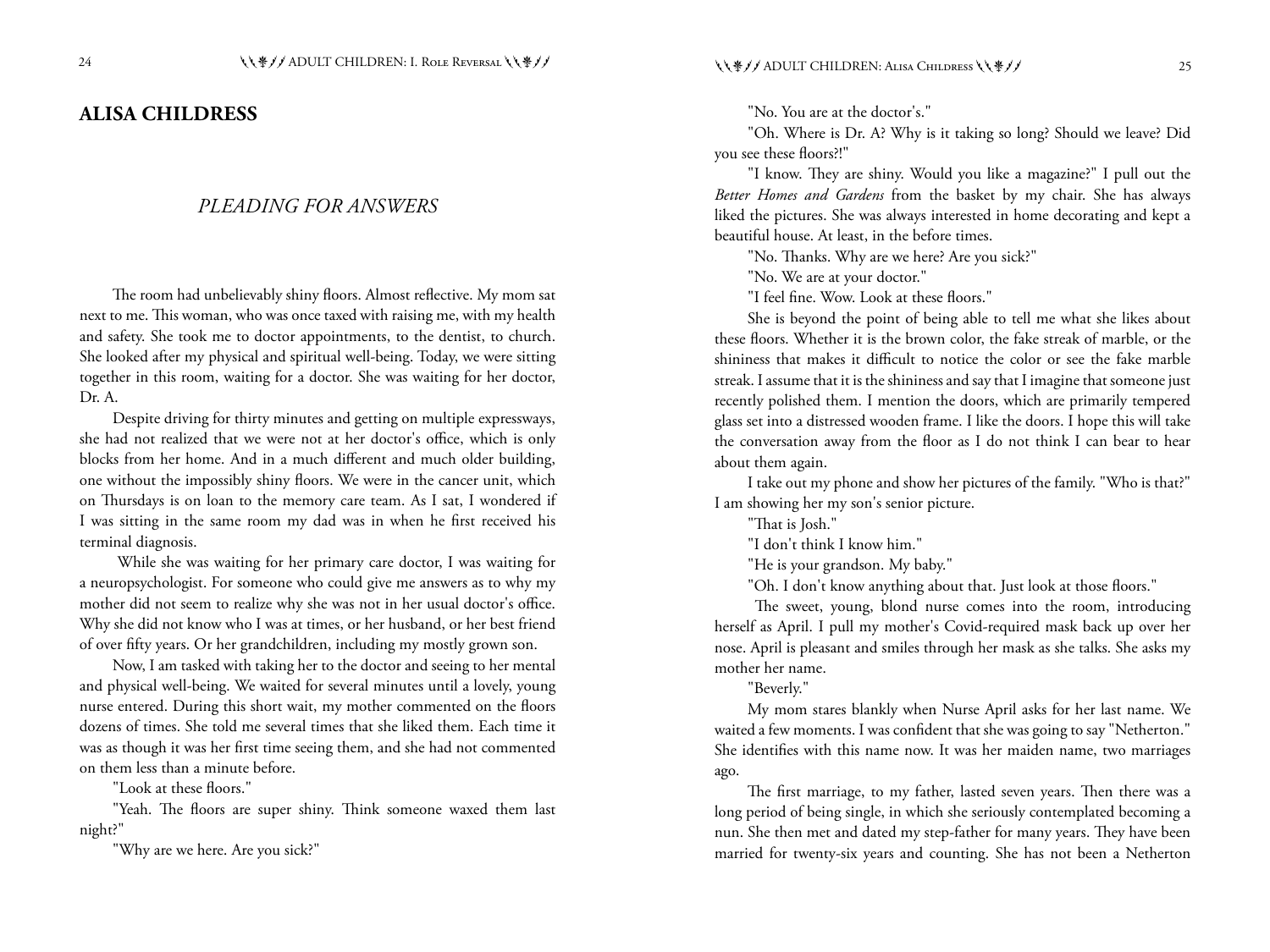# **JOAN DOBBIE**

# *CONVERSATION BEFORE SLEEP*

*For my Mom 1913-2002*

She knew I'd be writing about it after she died.

*Are you taking notes?* (Her voice almost demanding.)

No, I said. Did you take your evening pills?

*No,* she said. *Do I have to?*

Yes

*I think you should write a novel about my life. I've had a very interesting life.*

I've already written about your life. Besides, I'm a poet not a novelist.

*Novels sell better. You need to write a novel.*

Alright. I'll think about it, okay? You need to take your night pills.

*Do I have to take the yuck medicine?*

*Alright, if you say so. But it makes me sick.*

You'll be sicker if you don't take it. Anyhow, Barb says you need to take it.

*Alright, if Barb says so then I have to take it. Are you sure I have to take it?*

Yes. No.--Okay. I'll ask Barb tomorrow. Maybe you can stop taking it.

*Good. But do I still have to take it tonight?*

Yes

*Okay, if you say so. I do everything I'm told. Will you get me a cigarette?*

No. Yes. Okay, here. But you have to sit up to smoke it.

*You should start on that novel, you know, while you still have me around to answer questions.*

Maybe tomorrow. I have to think about it, okay?

*Okay, tomorrow. By the way, are you taking notes?*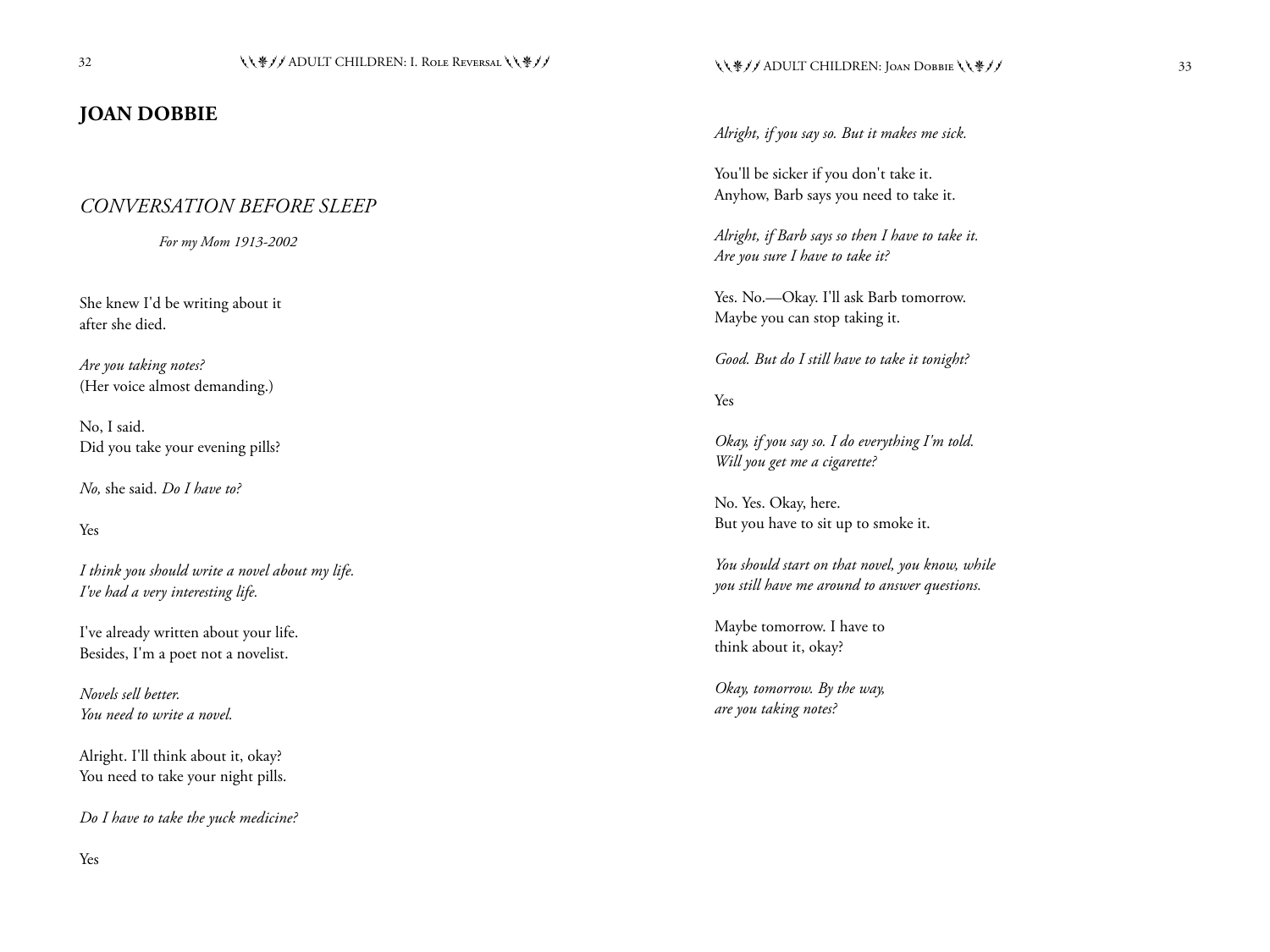

# **MICHELE MARKARIAN**

#### *MY MOTHER'S MOTHER*

"This is my sister," says my mother, beaming and patting my arm. "No. No—wait. This is my *mother*."

"I'm your daughter, Ma," I reply, somewhat testily. It is my mother's birthday, and I have bought enough of her favorite Chinese food to share with the table at her nursing home, which I do.

Arlene, a woman who is just a few years younger than my mother and whose own mother is 103, looks at me shrewdly. Arlene visits her mother almost every day, even though her mother can be sharp and dismissive. This Arlene chalks up to old age.

I would like to chalk my mother's behavior up to old age, but really, she is who she always was, only a little more concentrated.

"Stay with me tonight," my mother demands. "I can't be alone. My fiancé isn't speaking to me." This is new, my mother's boy-crazy side. Every week there's a new fiancé, with some kind of roadblock to marital happiness another girlfriend, a possessive mother, a demanding job.

"I can't, Ma."

"Why not?" My mother's mouth sets itself in a hard line.

"I have tickets to the theater—"

"Always the theater with you!" Her eyes narrow to slits.

"More eggplant?" I hold out the dish to Arlene's mom, who ignores me.

"So selfish!" My mother is enraged, looking at me in the way she always did. It doesn't matter that I am the only one of her three children who is here to celebrate her birthday. I am also her health care proxy, power of attorney, executor. I handle her finances. Yet I am about to let her push my buttons, the ones that she has created.

"Besides, Ma, there's no bed for me here." This is undeniably true. Nursing homes do not allow sleepovers.

"Selfish, selfish, selfish. Always do whatever you want. Always have,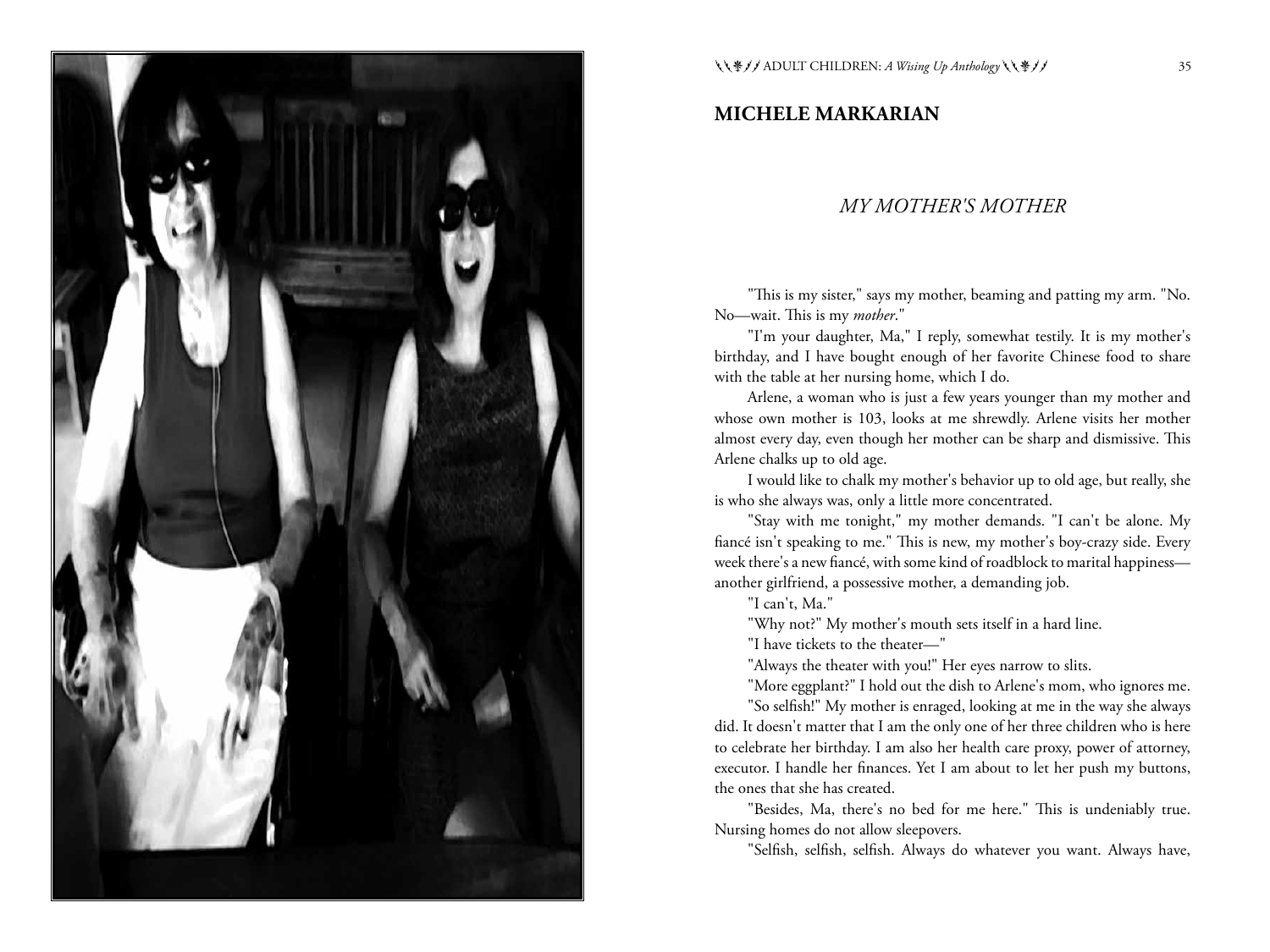

#### **SERA DAVID**

#### *UNDERCURRENT*

*She better not wave.* Just the thought of that possibility made my cheeks feel hot.

Walking into the cafeteria as a college freshman was hard enough flashbacks of my high school lunchroom reminded me of the awkwardness of looking for someone to sit with—but when I saw her, I felt even more like an embarrassed kid. There, holding court in the cafeteria of the college that was supposed to represent my independence, my freedom, and my adulthood, was my mother.

Known as the Parents-On-Campus program, mothers and fathers of full-time undergraduate students were eligible to take regular undergraduate courses tuition-free on a space-available basis. Parents could audit courses or take them for credit; they could pursue an interest or seek a degree. A great benefit for my mom as she always wanted to go to college—that dream was put on hold when my siblings and I were born in quick succession.

Not so great a benefit for me, because really, who wants to go to college with her mom?

When we learned about the free courses for parents, my mom was ecstatic; I never saw her so excited before. About anything. It made my decision harder.

I was choosing between this college and a larger state university. Both were within driving distance from our house. I felt more at home on the smaller campus, but was reconsidering after envisioning my mom on the college grounds. But then the guilt hit. My parents were helping to pay tuition. And I could help my mom realize her dream. After all she did for me, this was something I could do for her. Her face beamed when I submitted my acceptance. It made me feel good. Until the first day of school approached.

We did lay some ground rules, like we wouldn't carpool and we wouldn't register to take the same class at the same time. Thankfully, we had different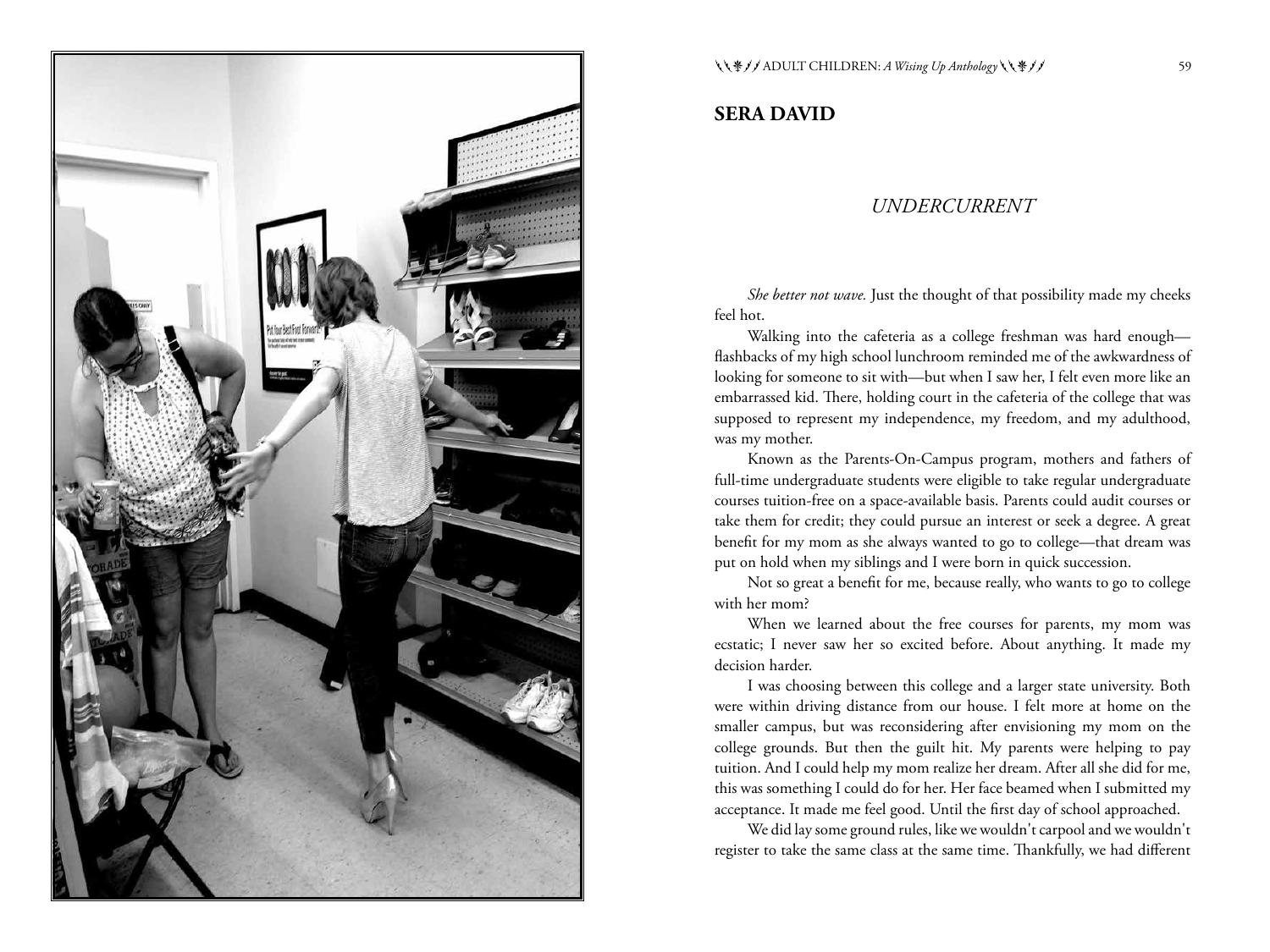

**CATHERINE HAYES**

# *A FEAR OF MOTHERHOOD*

#### *Are you pregnant or nursing?*

I can always feel my heart rate go up whenever I hear someone ask me this question, not because it's true but because I'm scared of the fate that has already been assumed for me simply because I am a woman. It seems like this question always comes up at every single medical appointment I go to no matter what branch of medicine it is—primary care, therapy, even when I went to get a root canal I was asked this question. I always feel a sense of relief when I answer no and sometimes it's so palpable that I even make that exaggerated face that says "oh hell no"—the widened eyes, the head shake, and the enunciation of the negative word.

Ever since I was a little girl, my parents always told me that I have choices in life. They always told me to go on and have a career before settling down to have a family, that my life as a woman was not just defined by the idea of one day getting married and having children. Society says otherwise since I've been asked questions like this ever since I turned sixteen. At only twenty-one, I know that there is no pressure to become a mother and that I have the freedom to go have a career right now, but what about in the future? If I feel such relief at being able to say no, what will I feel like if I one day have to say yes?

The role of caregiver is not a foreign one, and in a way, I already am a mother. I have been for many years now and no matter how old I grow or how old any potential children I might one day have if I do change my mind will be, there will always be one person who is dependent on me for the rest of her life: my autistic sister Caroline.

She is low enough on the spectrum that she is unable to live alone and properly take care of herself. I have to help her with almost every aspect of her life; making sure she has proper dress for the different seasons, that she is in good health and hygiene, that she is living her best life with the vocational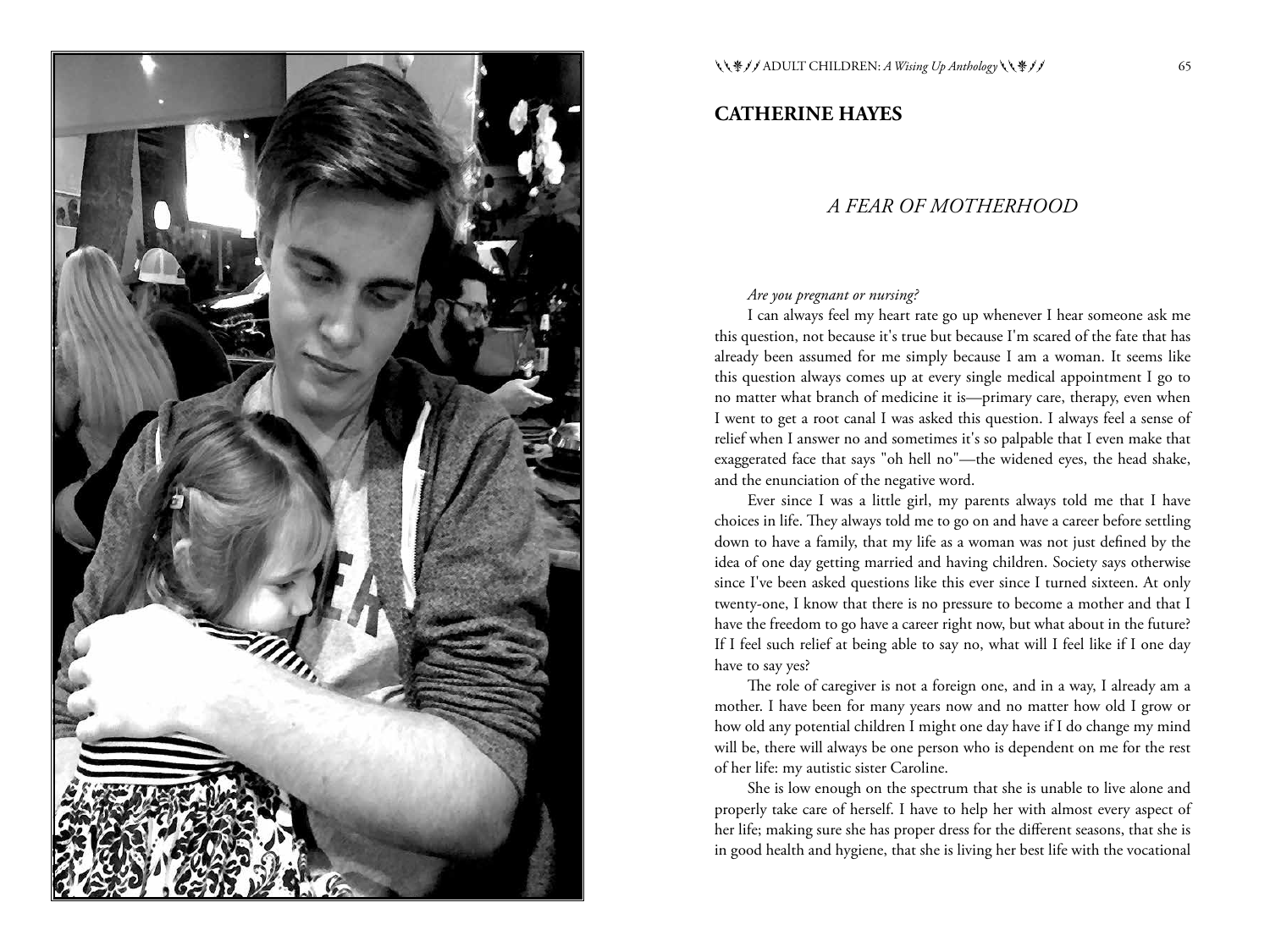# **LISA MOLINA**

#### *WHEN WE HELD HANDS*

"You have your father's hands," I said when the nurse placed your tiny waxy wet body into my arms. Fingers thin and long.

Three years later, I held one of your hands as you wailed at the shock of pain, when a nurse pricked one of those fingers. The blood soon revealing your body was full of leukemia cells.

I held your hands throughout the thirty-eight months of chemotherapy, clumps of your hair falling into my hands as I would wash it, until none was left.

I felt those tiny hands as fists banging on my chest because you were so furious that this medicine that was going to make you well made you feel so sick.

I felt those hands squeezing mine across the table eight years later when the cancer returned.

"Mom, I don't want to die. Tell me I'm not going to die. Please! Tell me I won't die."

I sat caressing your hands while four nurses and a doctor worked furiously to revive you while you lay unconscious in septic shock, nearly dying, remembering the day I first saw and held them through a blur of tears.

And I held those skeleton-like hands two years later when the cancer was now in your brain. And the umbilical cord blood of an unknown savior child was transplanted into your withering, nearly-dead body, resurrecting you.

•

You're twenty-four now, free of the grip of cancer.

We haven't held hands in many years. But I look at them often, hoping you don't notice. And I smile softly as I watch those beautiful, long-fingered hands you inherited from your father, pulsate with movement and life.

And I can still feel them holding mine.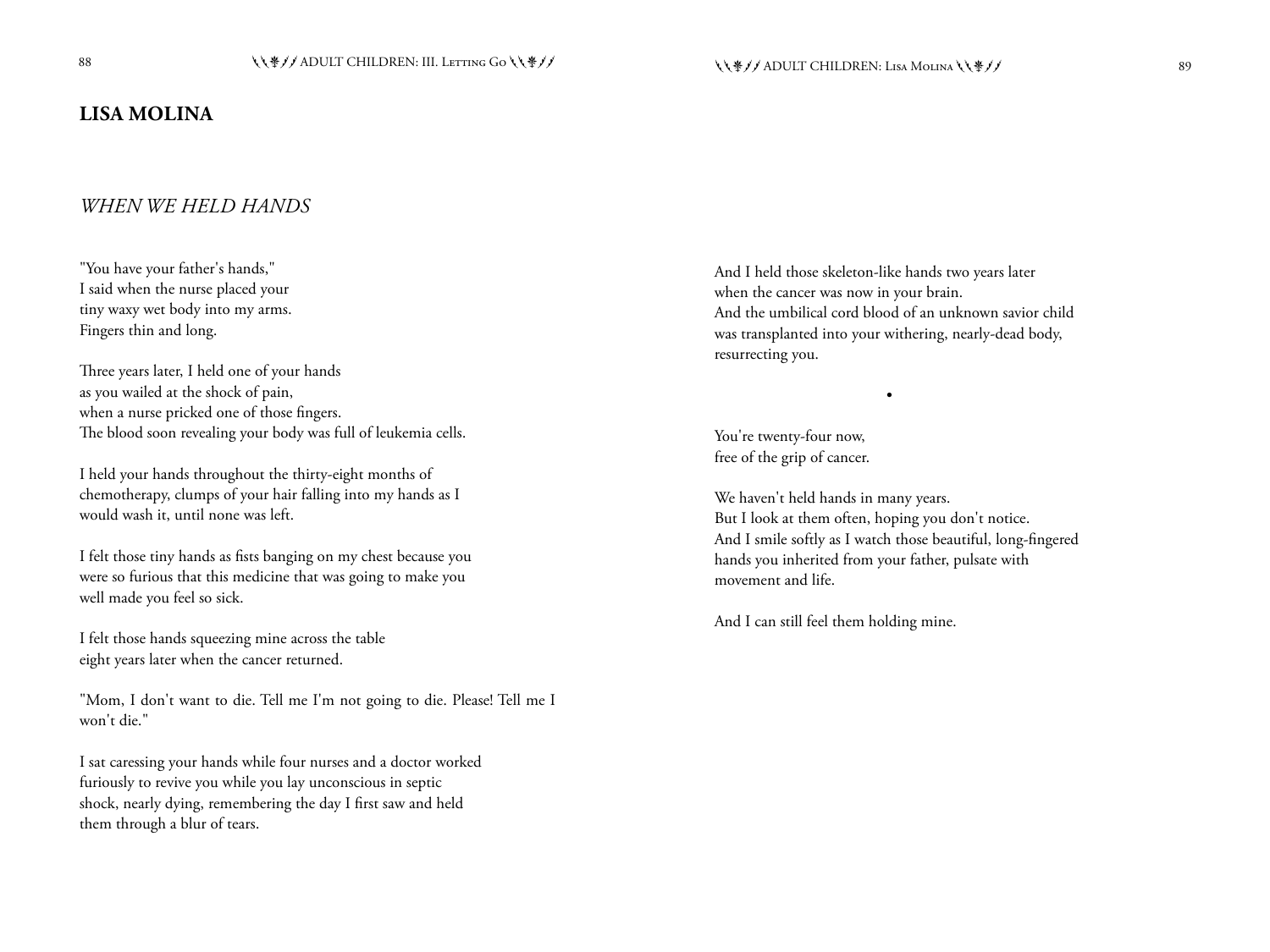

#### $\(\Psi / \Psi) / \text{ADULT CHILDREN: } A \text{ Wising } Up \text{ Anthology} \(\Psi / \Psi)$  115

**J. WEST**

### *INTERIORS: TABLE, AS IS, WITH BLUE DOG*

The Goodwill table needs a home. A mother and daughter muscle its weight up two flights of stairs, then pause in the hall, panting. The old oak surface bears multiple scars. Five stout legs look ready to send roots through the floor. As if in protest, a joist creaks. Today marks Sheila's third visit to her daughter's vintage apartment.

"Half a sec," Zoe says, jangling keys.

 It's August, which ramps up the building's layered aroma: mildew, ammonia, forgotten mops, fast food cartons, discarded hopes.

With a flourish, Zoe opens the door, points to the east wall. "There, okay?"

Sheila stares at laundry draped over moving boxes. Scattered across the green shag carpet, tools mingle with knickknacks, dog toys, and unopened mail. No seating arrangement or focal point. No aisle to the window, where the fitful AC unit churns. "Shouldn't we clear—"

Zoe raps on the table. "Mom. *Mom*. I don't want you to move anything."

Sheila could not have heard that correctly. Kneeling to mask her maternal dismay, she re-ties a sneaker. The state of her bones these days makes her dread falling. "Just shoring up support for these unreliable feet," she says, simultaneously buying time for the tension to ease. "My P.T. keeps warning me to watch where I'm going."

"I mean it, Mom. Don't move *any*thing."

Sheila straightens, then steps into the room. Goodness, she thinks. Common sense alone justifies nudging aside that chair, at least a few inches.

"*Mom!* "

"I'll put everything back. I promise."

Even facing away from her daughter, she senses emotional static, like a downed power line after a storm. One hand drifts to her chest and settles there: An unnamed pressure throbs. Oh, she itches to shove that backpack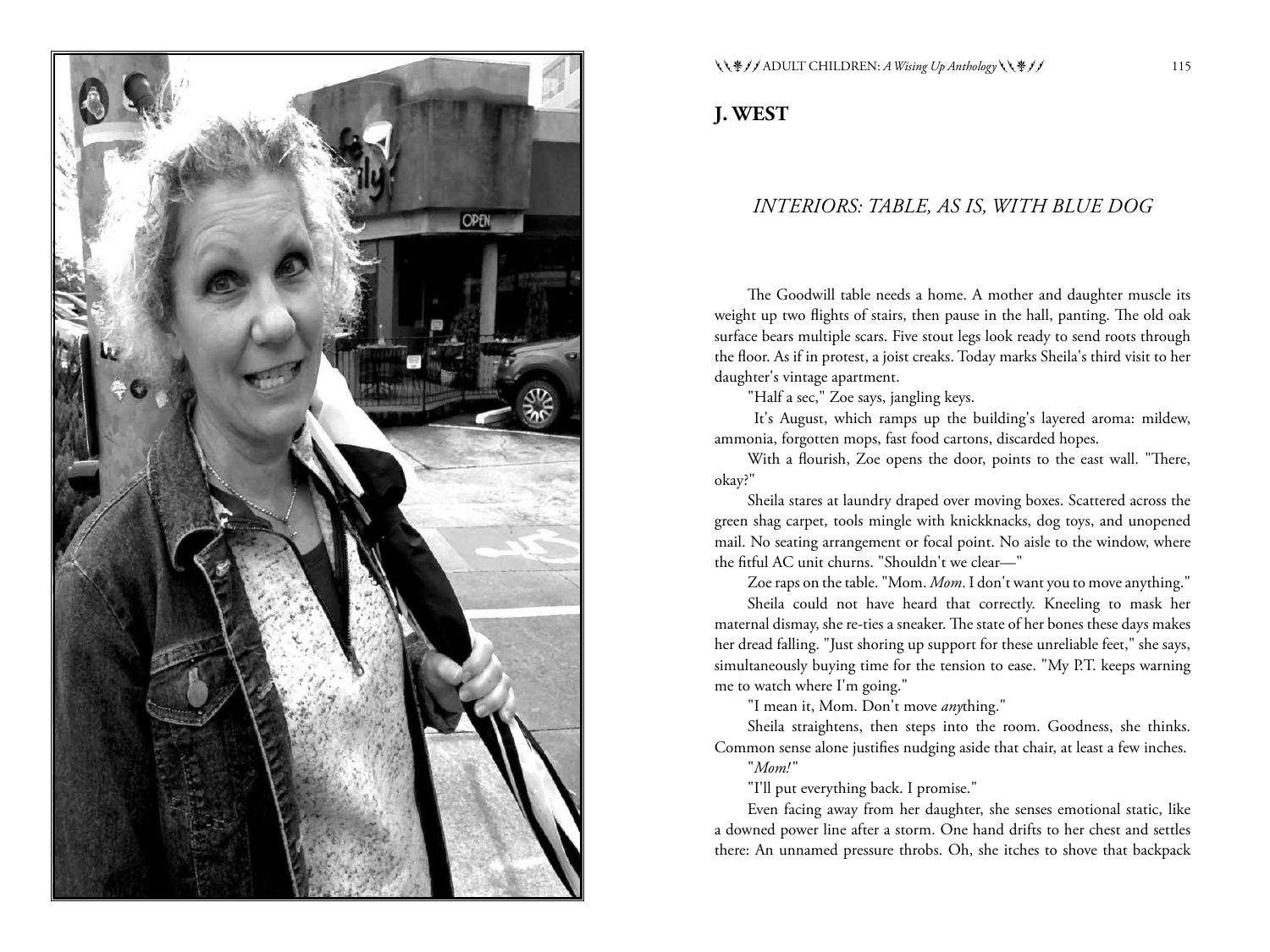# **PAUL SOHAR**

what's going to break first the question or the crutch

# *MY CRUTCH*

a curtain of words a page torn from a dictionary that's what I throw on the hospital bed

what is the opposite of orphan

widows and widowers go hand in hand but a parent robbed of an only child has no label no rubric no box to cross off on any form not even on the death certificate

what is the opposite of gray black or white

what is the opposite of melancholy despair or serenity

what is the opposite of a wreath a desert or a rose garden

the roof garden of the Met Museum or the desert around Jericho I'd take either if she too can come

what is the opposite of remembrance pain or joy

the opposite of orphan is a lonely old geezer sneaking into an empty cemetery with a memory to lean on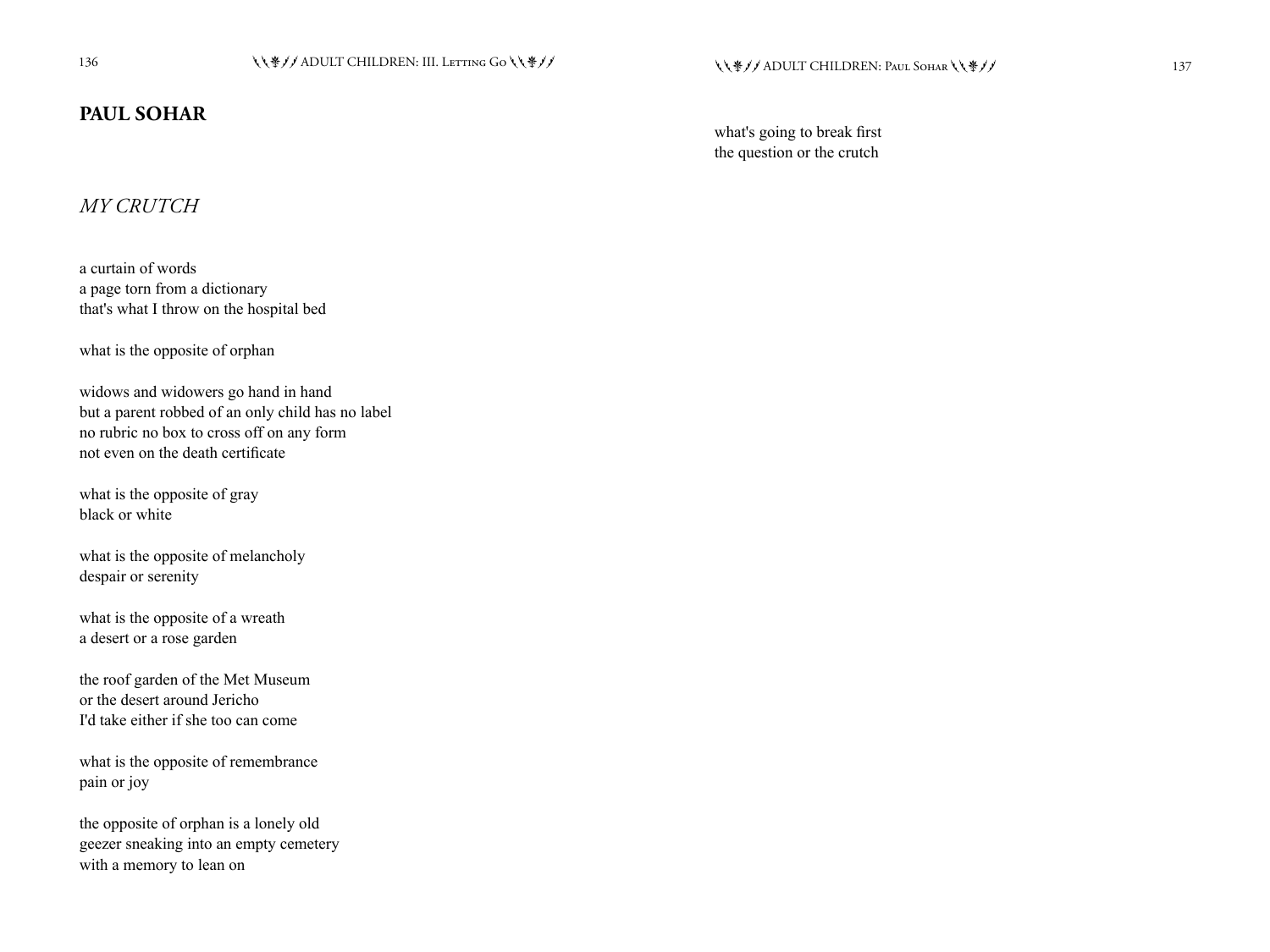### **GAYLE BELL**

# *REFLECTIONS*

Rush to get to my momma Emergency room I see an old-school brother greet with horizon wide grins hugs grateful of a minor distraction a warm soul

I go see momma Plumped kewpie smile history is complicated I pull her up in bed *how can flies be in a hospital? "Momma, you must have oil on your ass you keep slipping down the bed"*

coax information out of jagged nurses admonishing mom's desire for a sneak out cig *that's why you're in this bed momma*

I trundle momma home in a cab I walk dazed toward the bus see my renewed acquaintance touch his shoulder and confess "me and momma were so at odds when I was younger, who knew I'd be the dutiful daughter."

#### *DOWN HOME BLUES*

*fine* Mom says

My mom sells her homemade liquor a mixture of potatoes sugars, some citrus fruits bottled in bell jars set under the house "now don't smoke under there," she warns my stepfather

Down Home Blues is playing in the afterhours joint Shaky pool table, scratchy juke box Mom, the part-time proprietress with my 18-month-old baby dressed in a diaper, T-shirt, and pink bows

> Papa packs food, diaper bag, blankets, and baby toys for next door excursion I fuss over my child with my uniform on *Now that baby will be just*

Mom shoos a couple of brothers away from the door *Take that weed mess away my grand baby is her*e

> My baby is dancing on the pool table Momma smiles while holding her hand urging her customers to put some money in the jar talking about baby's new shoes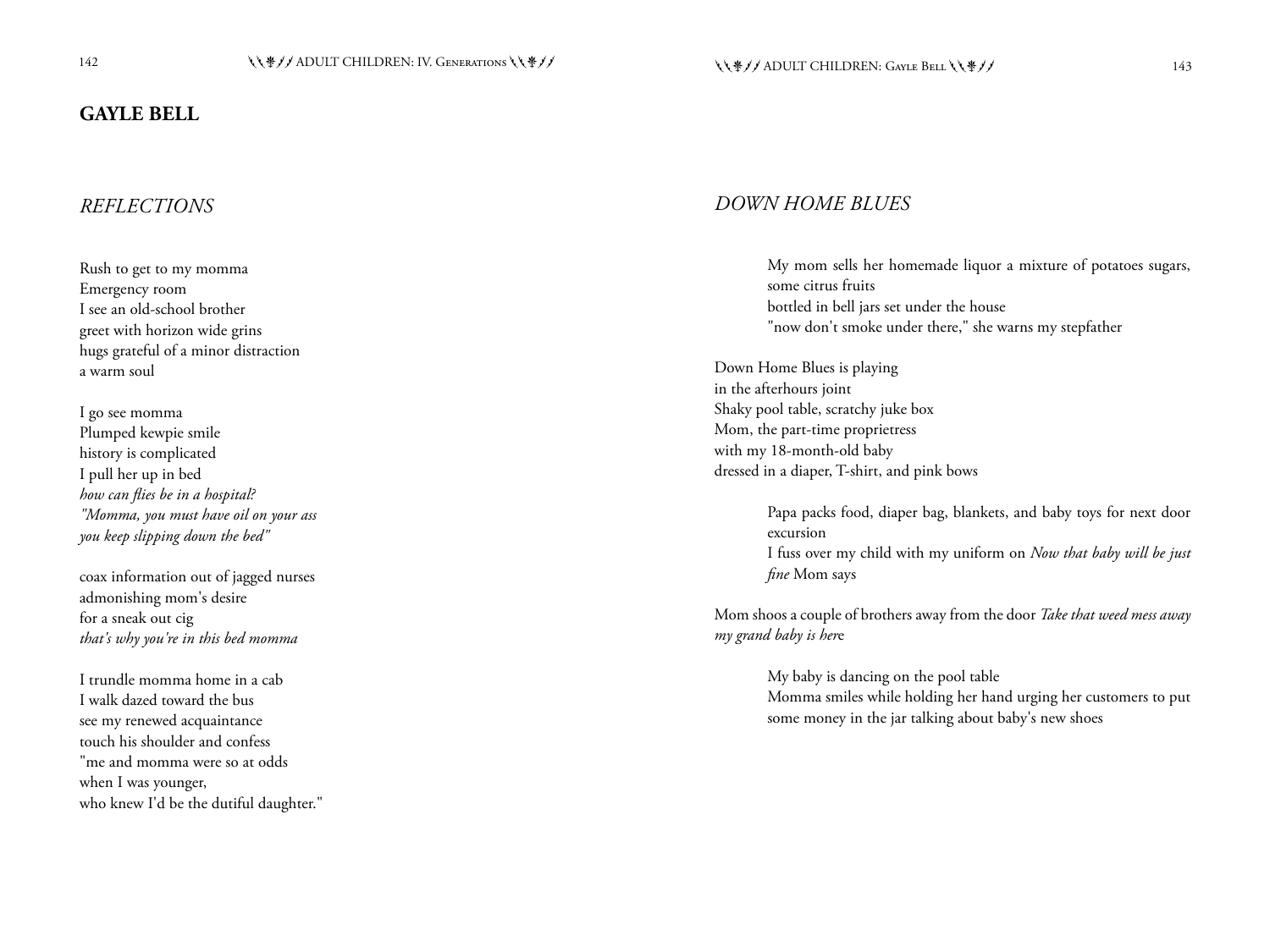### **LORI CLOSTER**

#### *TIME'S ARROW*

Monarchs flit among the milkweeds. "The butterfly cycle's an example," says my son, "of time's arrow. It only works in one direction." I point to my white hair and laugh. Already we see chrysalides, expectant as painted buntings.

Lacking physics, unlike him, I argue for a time machine that goes backward, to an era before Corona interspersed masks and distance when we meet.

When we aren't relaxing on Matt's pergola, Surrounded by morning glory vines, watching the dog worry the edge of the yard for squirrels when it's winter, what will we do?

"I've been listening," I say, "to your father. Despite his death and time's arrow, he's proud of the way you built this deck." "I've taken Dad inside me," Matt says.

#### *SURVIVING FAMILY*

"You'll notice a big change this time," my mother warned as she glanced into the rear-view mirror and changed lanes. She was maneuvering her silver Caddie through southbound traffic to Miami Beach, where my grandmother had been ensconced like a queen for half a century. Slouched beside her on the gray leather passenger seat, I felt pleasantly irresponsible without my children, in my father's care at my parents' canal-side home in Boca Raton. Tony and Angela, my mother had decreed, would be "too much" for Nana. I touched my sunburned cheek gingerly and loosened the seatbelt, which had tightened across the tender skin of my shoulder. My few hours of beach time since my arrival from ice-bound New Hampshire had been too much; I always forgot how easy it was to get scorched down here. Familiar exits blurred past—Pompano Beach, Fort Lauderdale, Hollywood, the evocatively named Ives Dairy Road**—**and my mother's words echoed in my mind.

Nana was a law unto herself. She'd come from money, but had somehow lost it. Later she'd divorced my grandfather, a scandal in her generation. Careful with cash to the point of frugality as a divorcee, she had aspired to and achieved the fundamentals of an Old European lifestyle: almost-daily trips to the market for fresh artichokes, cucumbers, and other veggies, designer shoes, and an impressive amount of global travel. She never bought a paper napkin; it was ivory linen all the way, which always gave me a surge of pure pleasure when viewed against the claret velvet chairs of her Mediterranean dining room set. Somehow she'd held onto her rent-controlled apartment with a private patio, right through the gay gentrification that transformed her neighborhood into a Caribbean kaleidoscope and made the Beach a destination. Aside from the lovely, progressive silvering of my grandmother's hair and the slight tremor she'd developed in her wrist, a visit to Nana in her lair resembled an annual drop into a rabbit hole in which only I myself, Alice-like, had changed in forty years.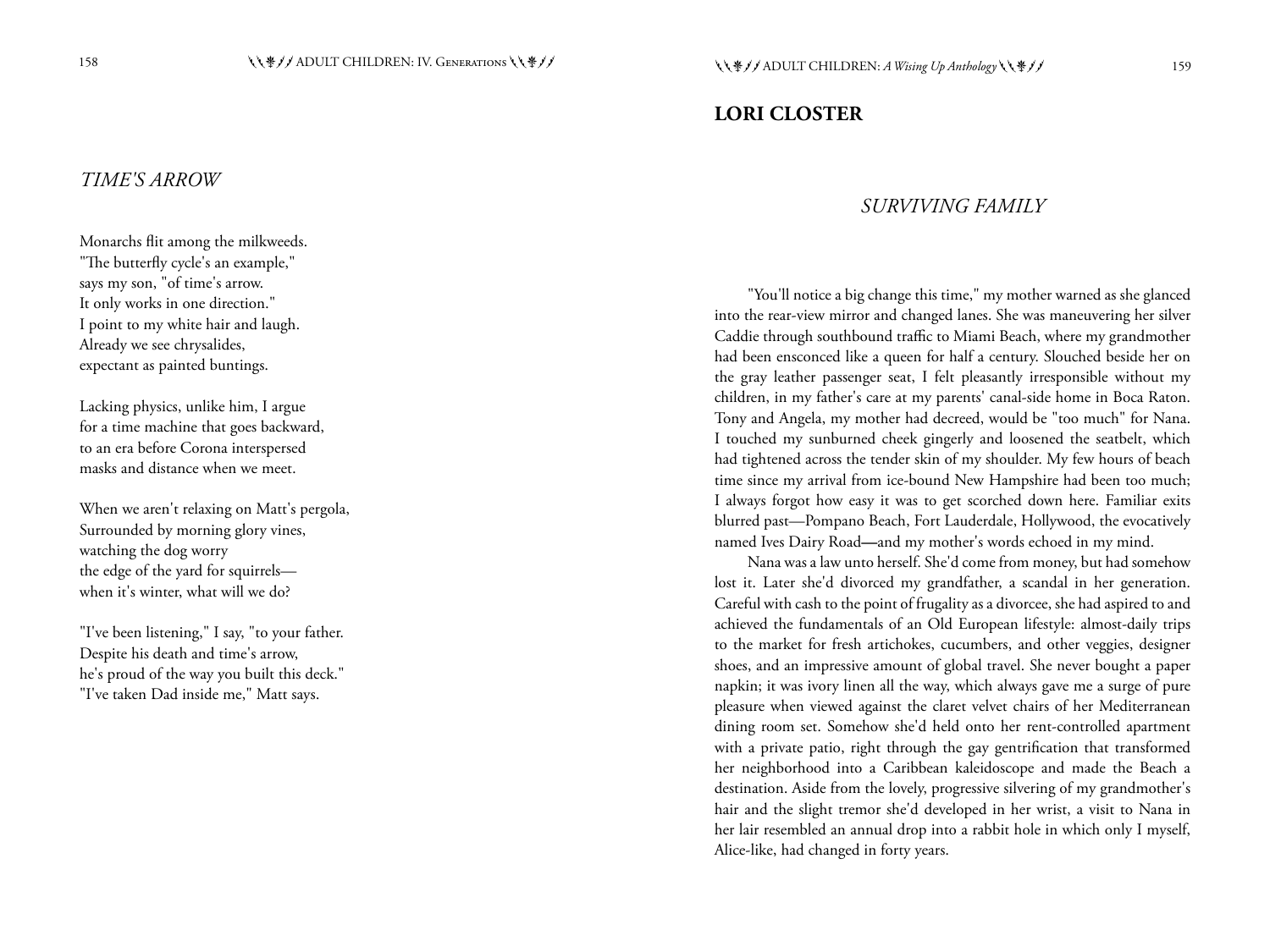#### **DEBORAH SCHMEDEMANN**

#### *TITLE NINE DAUGHTER*

"Oh. Of course. You look just like Mary."

This most recent time, just a few weeks ago, the comment came from the mother of the family that recently moved into the Chicago three-flat owned by my daughter Mary and her husband. I was delighted to meet this family and had just introduced myself as Mary's mother.

"Thanks," I responded. I wanted to say that as a matter of historical record it is *Mary* who looks like *me*. That is how people used to comment on our strong resemblance, when Mary was a child, a teenager.

How long has it been since the comment flipped? At least a decade, since she became fully adult. I do see the truth in what people say now: she is the vibrant version; I am the fading imitation.

#### ししきリノ

For Mary's birthday this summer, I gave her a gift certificate to Title Nine, a company founded and operated by women, which sells clothes and gear for athletic women. Its catalogue features photos of women surfing, rock climbing, mountain biking; the captions provide the women's first names, occupations, hobbies, and zingy self-statements. These models not only look strong and energetic; they appear at ease and jazzed.

Mary could be a Title Nine model: "road cyclist, non-profit fundraiser, landlord, mother, craves fresh air." I gave Mary the gift certificate so she could pick up something for an upcoming trip biking and camping from Chicago to northern Michigan.

I like looking at the catalogue, seeing my daughter in the pictures. What I don't see is myself, even in my younger years.

しくきノノ

We started out and grew up so differently. I was born with a small hole in my heart, blood slushing where it should not go, my heart working a bit too hard. The doctors urged my parents to keep me from over-working, so I was kept away from serious athletics. My slightly misaligned left knee is unstable, so certain sports have always been off-limits. I have had migraine headaches since I was a child. I have broken bones and been stitched closed, from head to foot. So I have navigated life thinking of my body as a fallible and finicky vessel to be managed with care.

Mary is blessed with a healthy heart in a trim torso; long, lean, wellaligned limbs; and only occasional headaches. She inherited natural athleticism from her father: stamina, strength, coordination, grace, nerve. As she grew, she competed in gymnastics, soccer, distance running, cross-country skiing, crew, triathlons. She made it through childhood unscathed: nary a sprain, break, stitch. No wonder she sees her body as a trusted, dependable asset.

As well, we are women of our times. I was born in 1956, Mary in 1984. Title IX, the federal statute paving the way for funding of women's athletics, was enacted in 1972. The culture was ripe for raising an athletic woman during Mary's youth—not so during mine.

I do give myself credit for one facet of Mary's athleticism. In matters non-athletic, I have a fair measure of resilience, a positive legacy of the sudden death of my mother Anna Mary when I was sixteen. This resilience helped me weather Harvard Law School and served me well in my career as a law professor. I see a version of my resilience in Mary's quiet self-confidence.

#### しくきノノ

When I look back on that day—September 7, 2018—I sometimes wonder: what was I thinking about all day? My husband Craig and I (mostly residents of Minneapolis) were in Chicago that fall for Baby Watch Round Two.

Round One was in July of 2015. Early that spring, Mary had alerted us that she and her husband Adam had chosen a home birth supported by a doula and mid-wife team. I told her that I felt "nervous" about this plan. She sent me her research, which I read; I then was aware that she was a fine candidate for a home birth—and still nervous. I could not forget that I had delivered Mary and her sister only with medical intervention. As July approached, I resolutely deflected memories of their births and yanked to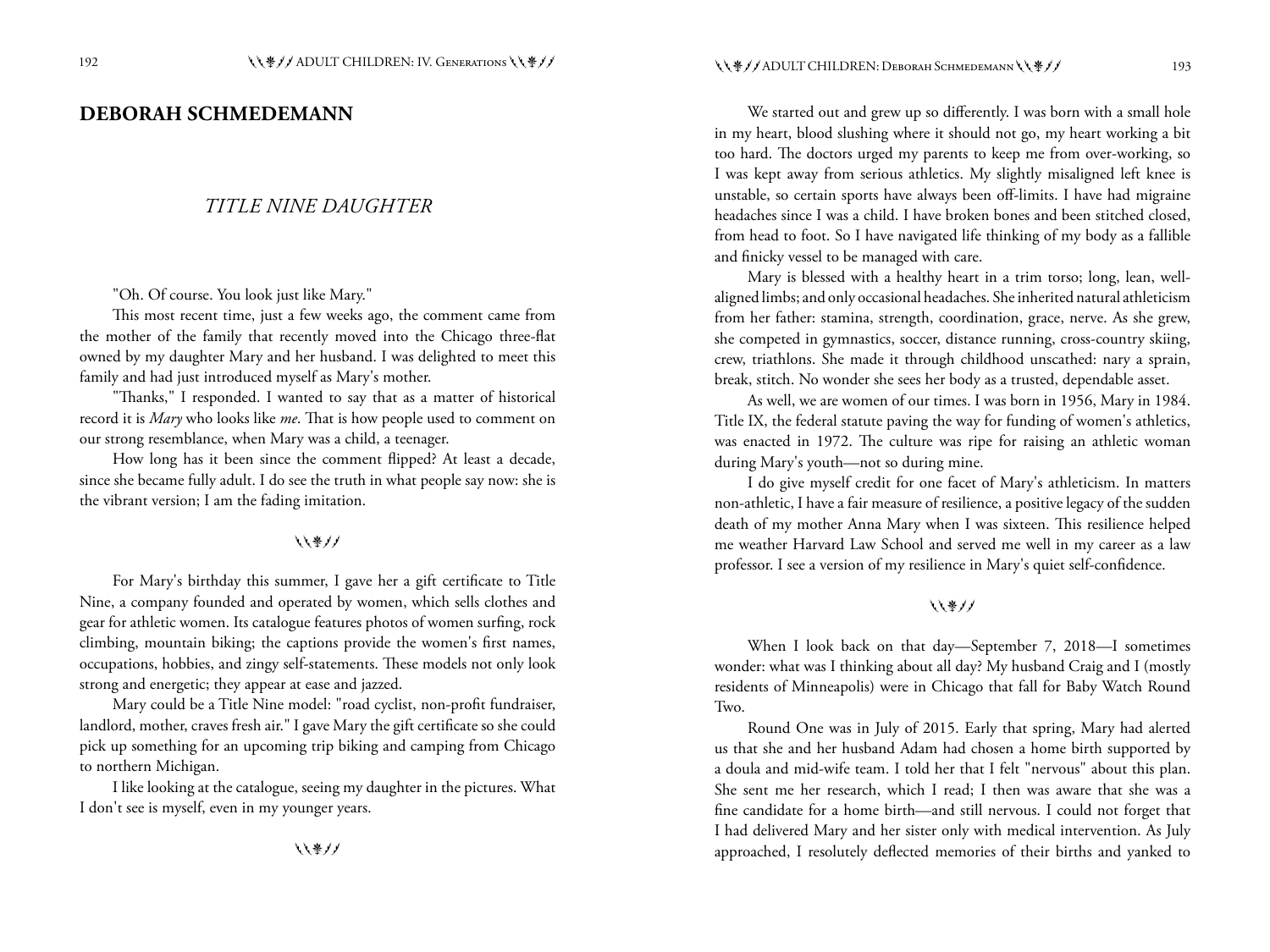### **PENELOPE STARR**

#### *TATTOO*

The first time I met my daughter was a phone conversation when she was forty-four years old. A stranger introduced us.

My phone rang at 8 a.m. one November morning in 2009. I thought it was odd because most of my friends know that I am not a morning person. I didn't recognize the number that flashed on caller ID, but for some reason, I picked up.

A woman's voice asked me, "Are you the person who was once known as (she had my maiden name)?" and then quickly added, "You don't have to answer my questions."

"Yes, that is me," I said simply. I knew there was always a possibility I would get this call and had long ago decided what I would do if it came.

"Did you give birth to a baby girl on (she had my daughter's birth date) in a New York hospital?" and again the reminder, "You don't have to answer if you don't want to." My hand holding the phone shook, and I started to weep.

"Yes, I did. She can contact me if she wants to. Who are you?"

"My name is Carol, and I help people find their birth parents. Your daughter hired me to locate you."

"Thank you, Carol," I said, staring at the phone after we hung up. I gulped air, wondering if I had remembered to breathe during that threeminute conversation.

Lowering myself into a chair at the kitchen table, I eyed my teacup as if it were a foreign object and glanced out the window to make sure that the mountains were still solidly bathed in morning light in the distance. Nothing had changed, yet everything felt surreal.

At four o'clock that afternoon, the phone rang. I watched another unknown number flash across my screen. She couldn't be calling me so soon. I was afraid that I couldn't talk. I waited through three rings, knowing that the call would go to voicemail on the fourth. Then I grabbed the phone.

しくきノノ

My boyfriend Bob and I were living in Chapala, Mexico, the winter of 1965, and I thought I was throwing up because of the food or water or whatever causes the turista. I didn't suspect that I could be expecting because he told me he was sterile. But, after not getting my period for two months, I thought something was up, so we borrowed a car and drove into Guadalajara to have a pregnancy test. No one in the doctor's office spoke English, and the only words I knew in Spanish were leche and cerveza, but they managed to convey that I was pregnant.

Back at the casita, Bob said, "It's not my kid. I told you that I couldn't have any. Who the hell have you been sleeping with?"

Bob and I had been fighting pretty much ever since we got on the bus in New York City a month before to make the six-day journey to Chapala. I thought he was lazy because all he wanted was to sit in the courtyard of his favorite bar sipping tequila with his American buddy Lorenzo talking art and revolution. He thought I was a pain in the ass because I wanted to sightsee and learn Spanish. The idea of getting away from him seemed like a really good idea.

"You bastard, I'm leaving," I said, pulling my father's WW2 canvas duffle bag out of the closet, grabbing for my shoes, dungarees, and a few souvenirs I wasn't going to leave behind.

"You can't go by yourself, especially in your condition. And where would you go?"

"So now you are concerned for my welfare." Maybe he genuinely cared for me, or maybe he just didn't want to be alone in a foreign country; I didn't know, and I didn't care.

"I'll marry you even if it's not mine."

"No thanks." Marry someone I didn't even like. No way. I was nineteen years old and wasn't about to get tethered.

The next morning, I dragged my bag to the town square and caught a bus to California. As I sank into the swaying of the second-class bus, my anger faded as uncertainty crept in. What was I going to do? Of course, I could always go home to my parents, but this trip was my first excursion in the world as an independent adult, and I hated to admit defeat.

When I got to Los Angeles, I discovered I could buy a plane ticket to San Francisco for only twelve dollars and save myself from the nauseating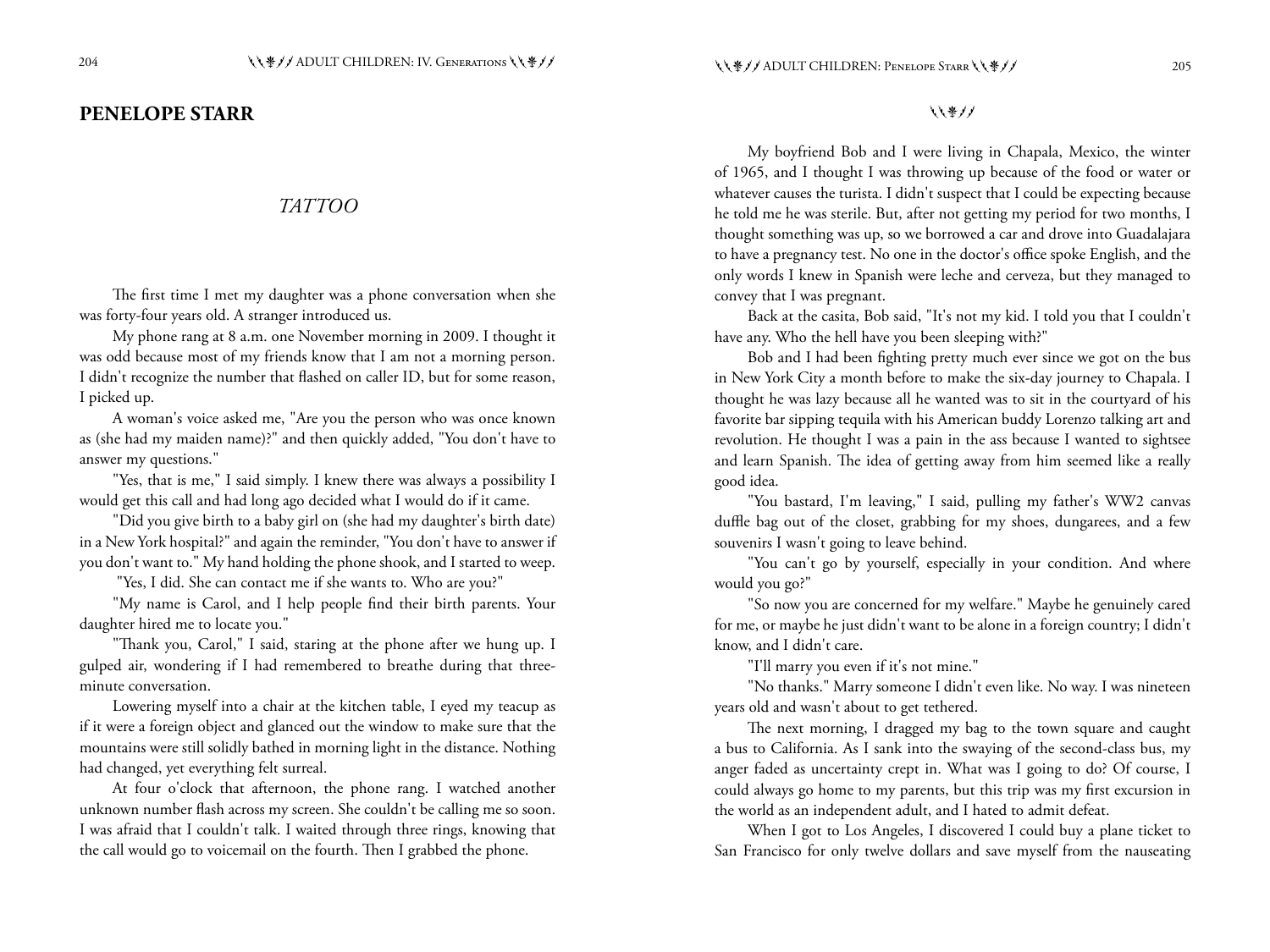#### **GARY YOUNG**

**BETH CHRISTENSEN**

#### *"MY YOUNGEST SON CONSIDERS"*

My youngest son considers the effect of imaginary numbers on imaginary numbers. His brother ponders the duality of abstraction and specificity, while I wrestle with the concept of essential nature. We are pilgrims. The branch of a willow bounces off its reflection on the surface of a canal. Mallards bob in a murky pond. A crow tears at the body of a mouse on the gray tile roof of a temple.

#### *INSOMNIA*

They say that one of the worst things you can do for insomnia is to stay in bed, that if you get up and do something else, you might get sleepy. I don't really know if that's true, but most nights I get so desperate I'll believe almost any reasonable advice. Especially during those hours between *if I fall asleep now I might be able to make it through the day* and *if I fall asleep now I'll just feel worse when the alarm clock goes off*, I'm ready to try anything. Those are the hours when the harder I try to fall asleep, the less likely I am to do so. Those are the hours when even the silence is loud, when I find myself irritated by watching my husband Ben sleep, snoring, utterly unaware, and I have an intense urge to poke him with something sharp. Like I hate him for the way he falls asleep with no effort whatsoever—how can some people do that? Those are the hours when the numbers on the alarm clock seem as bright as Times Square, and I watch the long minutes pass by in red flashes. Those are the hours when I think of all the things I need to do that coming day but probably won't because I'll be too tired.

So, when it becomes obvious that I'm not going to fall asleep, I get up. I get out of bed carefully, moving gingerly away from my husband's sleep sounds and, pulling on my bathrobe if the house is chilly, I walk softly and quietly into the hallway. I don't wear slippers—I kind of like the feeling of my bare feet on the wood floors, cool and smooth, and I'm willing to take the risk that I might step on a wayward Lego block in the dark. When I pass my daughter Molly's room, I linger briefly, suspended in her sweet soft breathing and I have one of those parental moments, the kind in which my heart is so full of love and hope and fear that it literally aches. As I walk through the house, I am struck by how different it feels in these early pre-dawn hours from the daytime house. It's quiet except for the creaks that, I'm told, are caused by the house settling (whatever that means) and the hum of the air conditioner when it kicks on. I creep around as quietly as a burglar, and the cat looks at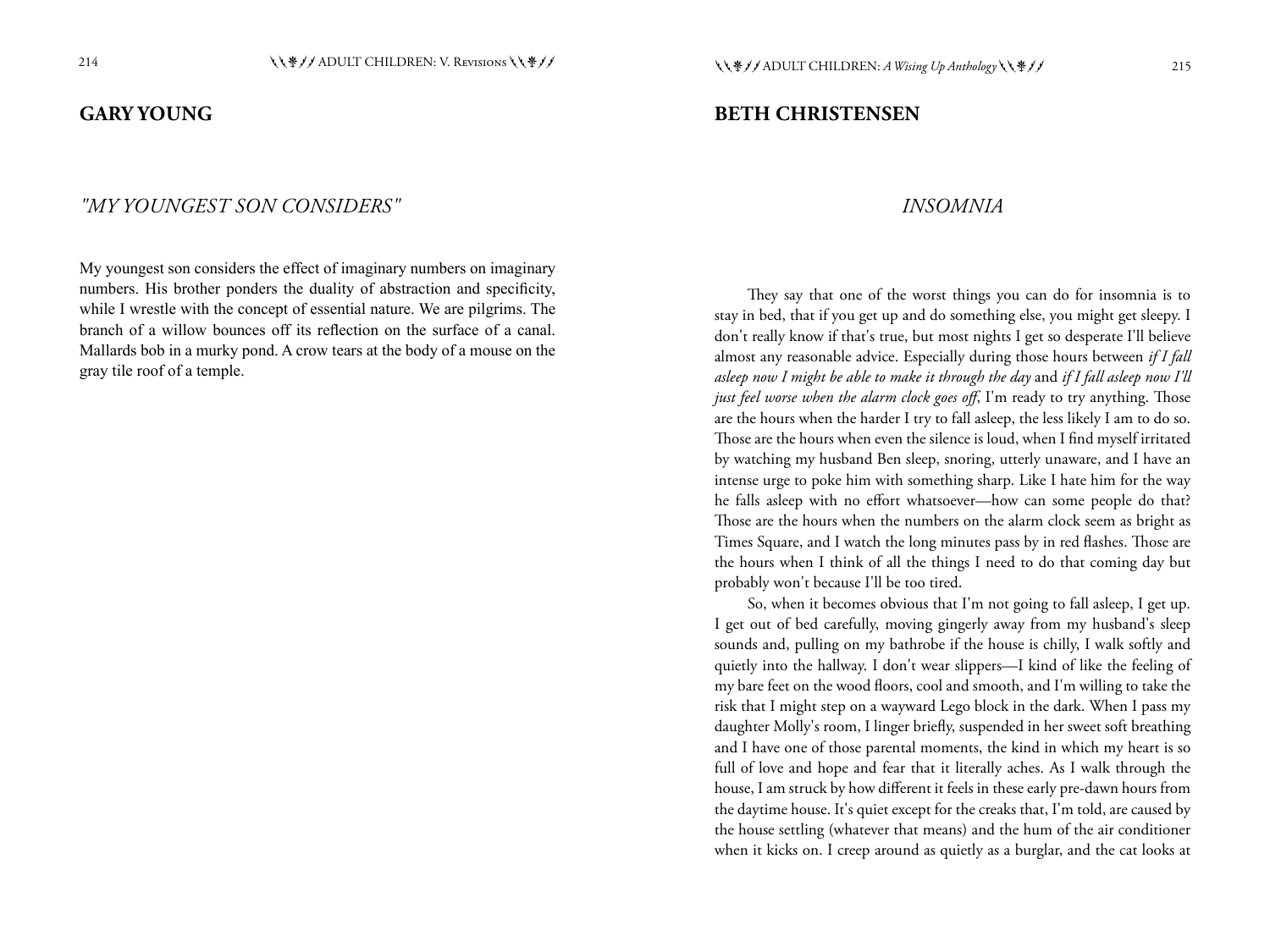

# **JAN CALLNER**

#### *OKAY, GOD*

#### Dear God i

*Okay, God. This is it*. The hospital cacophony evaporates when I slip through the chapel doors at St. Joseph's Medical Center. The room is empty, the wooden pews beckon, the silence in the chapel as deafening as the tumult outside. Sliding into one of the long benches, I pull down the kneeler, lean forward on my knees, and fold my hands in prayer*. I hope you're listening, God, 'cause this is the big one. I'm cashing in. Cashing in on every Sunday mass, the years of Catechism, the Novenas; cashing in on all those confessions and thousands of Hail Marys.*

The antiseptic medical smell is replaced by the faint whiff of lit candles emanating from the altar*.* Should I light a candle?

Words drone in my head—on a continual loop, *Dear God, please . . .*  my eyes alternate closed and open, left and right. If only my left eye is shut, I can see the statue of Saint Joseph on the right side of the altar. Saint Joseph is the patron saint of workers. Dad is a worker, or he was. He worked for The Ford Motor Company. Maybe that will help. I add, *Saint Joseph, please help Dad. Saint Joseph, please help Dad.* If I close my right eye, I can see the statue of the Virgin Mary on the other side. Mary in her blue robe. I wonder if she had clothes of any different color. I always see her in blue. It suits her, I think.

Dad and I both made a Novena to Mary a few years ago; maybe she can put in a good word. "Please, Mary, intercede for Dad," I say out loud, the sound of my voice cracking in the silent room. Aloud, maybe she could hear it better. Both eyes close, and I'm back to, *Dear God, please . . .* I hold myself still so as not to interfere with the strength of the prayer.

I'm a good prayer, focused, intense, creative.

"Whatever you ask in Jesus' name, you will receive." Those are the words I inherited from the nuns when I was twelve. They, those all-knowing women, said it could only be used for something extremely important. I have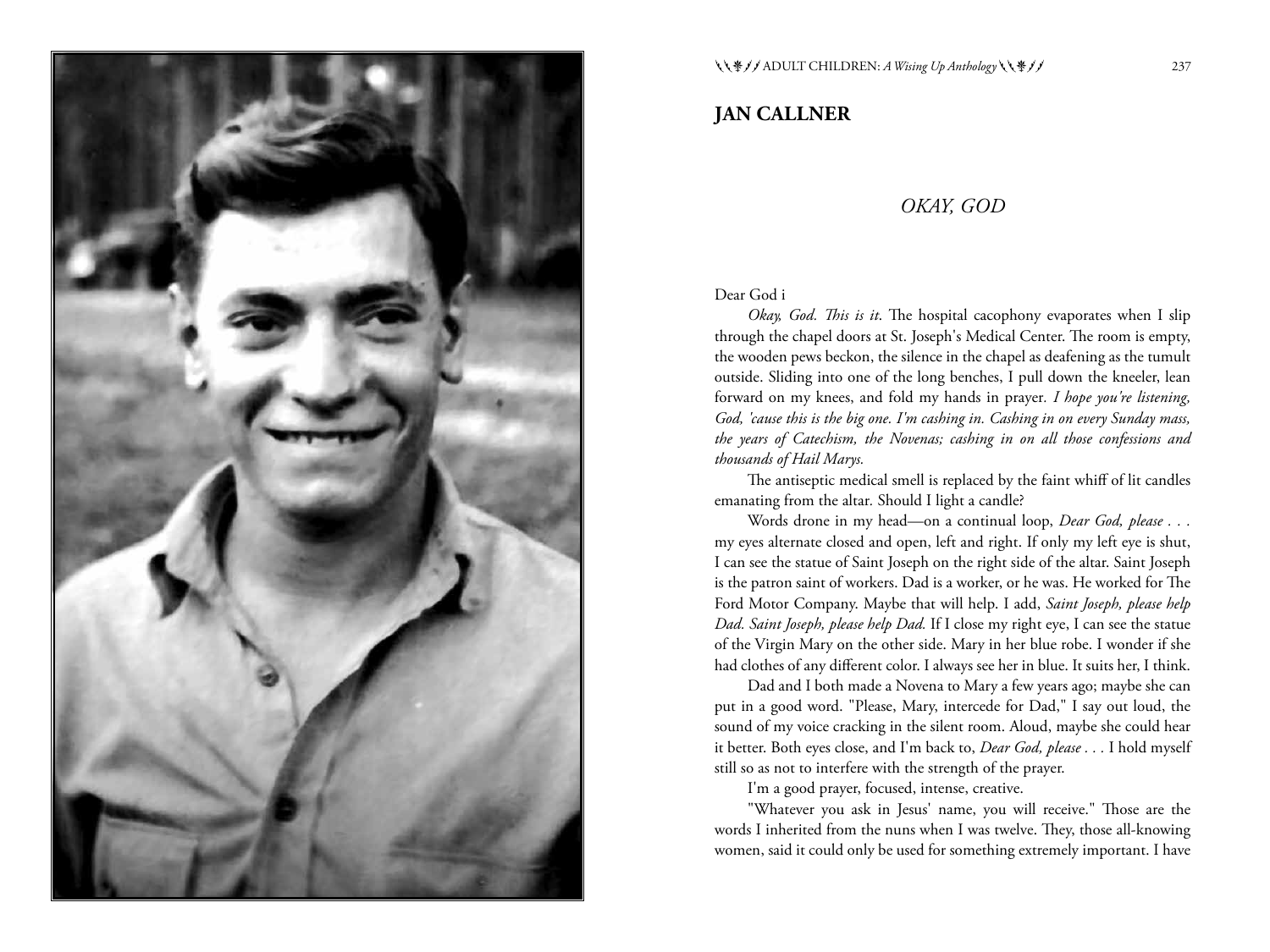#### **MELVIN STERNE**

#### *THE REST OF THE STORY*

My father was a *jack-of-all-trades-and-master-of-none*. A man who could get things done. It didn't much matter what. Carpentry. Roofing. Cement. Pipe. He could run wire and lay bricks or tile or carpet. He did welding. He could push a dozer or fly a crane. I've seen him pick apples, flip burgers, dig ditches, cut grass, milk goats, tend bar, and sell encyclopedias door-to-door. But he was most himself when whatever the job was, it was *his* job. No forms to fill out, no hoops to jump. A project to finish with a fat payday.

He wasn't big and he wasn't good-looking. He was wiry and strong. Sinewy is a good word for it. Scraggly, they say out west. But he carried himself bigger than he looked, and people noticed. Some liked it. Some didn't. He was careless with his hair and about shaving. He wouldn't dress up. He'd say, "I'm a Levi's-and-T-shirt kind of a guy." But he could talk. He meant what he said, and said what he meant. That confidence got him work.

But his schemes—no matter how good they looked on paper—never paid out like they should. It wasn't for lack of trying. He was up before dawn and home after midnight. Most of the year I didn't see dad except Sunday afternoons. In retrospect, I wonder about that. There was always something. A blown gizmo. A truck repair. A medical bill. A fire. A flood. Taxes. Insurance due. One of those "god-dammits" people complain about. *Life's a bitch and then you die*. *I'm gone go get a beer*.

Summertime, when I was out of school, if he was into one of those gigs, I might go with him, helping out the best I could, and watching in wonder when he did things that I thought couldn't be done. Like the afternoon in New Mexico I watched my father lever a thousand-pound cottonwood stump up a makeshift ramp and into the back of his pickup truck. My father might have weighed one-fifty.

My mother, God bless her, wasn't much good at taking care of me. She was depressed because she drank, and she drank because she was depressed.

Dad could take care of himself, but there were plenty of times she couldn't take care of herself, let alone me. And when that happened there were neighbors, or friends, or relatives someplace. Or else I was on my own. And when she was home and my father was home, they fought. So maybe that was why I looked forward to time alone with my dad.

And maybe my mother was on a bender that day, or maybe dad took me along for no reason at all. But she was off someplace, and dad had a job down by Las Cruces clearing a patch of land. So he took me with him, and I was glad. I was thirteen and riding in a truck to work. I wore my oldest jeans and my newest boots.

My father had rules and made sure I knew them. *Take care of your tools and they'll take care of you*. *Measure twice, cut once*. *Do it right or do it over*. *Work now, play later*. *You only got one name and one reputation, don't blow it*. *Take pride in your work*. He did things *by the book* and he expected me (and anybody working for him) to do the same. And he kept a schedule. Breakfast at five. Coffee at ten. Lunch at noon. But at three-thirty—without fail—it was afternoon break by the radio. At three-thirty-five Paul Harvey was on, and his program *The Rest of the Story*. Paul Harvey was like the voice of God to my father.

Nobody talked when Paul Harvey was on. It was like church. We listened in rapt reverence to that smooth, mid-American, eloquence—a voice both throaty and nasally at the same time. It was a friendly voice, but a voice of authority. You didn't argue with Paul Harvey. The old man used to say, "Paul Harvey could sell ice to Eskimos."

And I still remember the story we listened to that day, riding in the truck in the hot New Mexico sun. It was about George Westinghouse and his feud with Thomas Edison. The point of the story was that George Westinghouse gambled everything he owned that alternating current was the power of the future, and it turned out that way, and George Westinghouse got very rich for believing in himself. It was a good story. But when it was over, dad slapped the radio off with a bloody hand and said, "Bull *shit*."

My father wasn't educated, but he wasn't stupid, either. I've seen him take a pencil and sketch a blueprint on cardboard and explain the layout to an engineer—symbols and all. And he could do math. Add. Subtract. Multiply. Divide. Volume. Trigonometry. I've seen him convert degrees of angle to feet of radius all in his head. He knew the weight of brick and tile and mortar from memory. And iron. And shingles. He knew how much a good two-by-